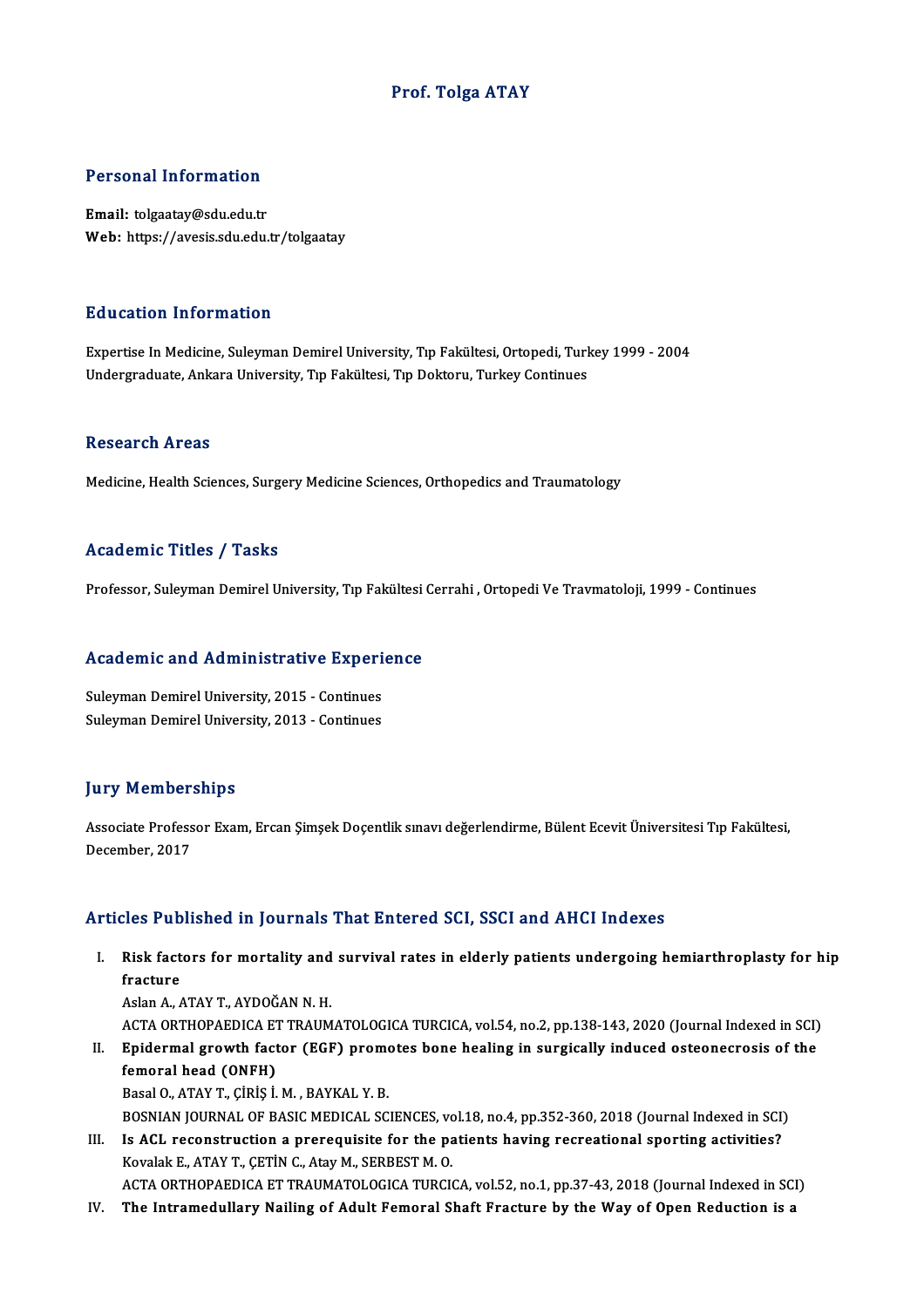### Disadvantage or Not?

Burc H., ATAY T., Demirci D., BAYKAL Y. B., KIRDEMİR V., Yorgancigil H. Disadvantage or Not?<br>Burc H., ATAY T., Demirci D., BAYKAL Y. B. , KIRDEMİR V., Yorgancigil I<br>INDIAN JOURNAL OF SURGERY, vol.77, 2015 (Journal Indexed in SCI)<br>The Brevelance of Presthesis Hee with the Effects on Body Im

### Burc H., ATAY T., Demirci D., BAYKAL Y. B. , KIRDEMİR V., Yorgancigil H.<br>INDIAN JOURNAL OF SURGERY, vol.77, 2015 (Journal Indexed in SCI)<br>V. The Prevalence of Prosthesis Use with the Effects on Body Image, Depression, Anxi INDIAN JOURNAL OF SURGERY, vol.77, 2015 (<br>The Prevalence of Prosthesis Use with the<br>Esteem in Lower-Extremity Amputations The Prevalence of Prosthes<br>Esteem in Lower-Extremity<br>ATAY İ.M., Turgay O., ATAY T.<br>TURKIVE EIZIKSEL TIR VE REL Esteem in Lower-Extremity Amputations<br>ATAY İ. M. , Turgay O., ATAY T.<br>TURKIYE FIZIKSEL TIP VE REHABILITASYON DERGISI-TURKISH JOURNAL OF PHYSICAL MEDICINE AND<br>REHABILITATION vel 60 no 3 nn 194 197 2014 (Journal Indoved in S

ATAY İ. M. , Turgay O., ATAY T.<br>TURKIYE FIZIKSEL TIP VE REHABILITASYON DERGISI-TURKISH JOURNAL<br>REHABILITATION, vol.60, no.3, pp.184-187, 2014 (Journal Indexed in SCI)<br>Is Scintigraphy a Guideline Method in Determining Amput REHABILITATION, vol.60, no.3, pp.184-187, 2014 (Journal Indexed in SCI)<br>VI. Is Scintigraphy a Guideline Method in Determining Amputation Levels in Diabetic Foot?

## REHABILITATION, vol.60, no.3, pp.184-187, 2014 (Journal Indexed<br>Is Scintigraphy a Guideline Method in Determining Amputat<br>BAYKAL Y. B., Yaman E., Burc H., Yorgancigil H., ATAY T., YILDIZ M.<br>JOUPMAL OF THE AMERICAN PODIATRI JOURNAL OF THE AMERICAN PODIATRIC MEDICAL ASSOCIATION, vol.104, no.3, pp.227-232, 2014 (Journal Indexed in SCI) BAYKAL Y. B. , Y<br>JOURNAL OF TH<br>Indexed in SCI)<br>Influence of 1

- VII. Influence of 1800 MHz GSM-like Electromagnetic Radiation Exposure on Fracture Healing Indexed in SCI)<br>Influence of 1800 MHz GSM-like Electromagnetic Radiation Exposure on Fracture I<br>ASLAN A., KIRDEMİR V., Kocak A., ATAY T., BAYDAR M. L. , Ozerdemoglu R. A. , AYDOĞAN N. H.<br>ARCHIVES OF MEDICAL PESEARCH .vel 4 Influence of 1800 MHz GSM-like Electromagnetic Radiation Exposure on Fracture<br>ASLAN A., KIRDEMİR V., Kocak A., ATAY T., BAYDAR M. L. , Ozerdemoglu R. A. , AYDOĞAN N. I<br>ARCHIVES OF MEDICAL RESEARCH, vol.45, no.2, pp.125-131 ASLAN A., KIRDEMİR V., Kocak A., ATAY T., BAYDAR M. L. , Ozero<br>ARCHIVES OF MEDICAL RESEARCH, vol.45, no.2, pp.125-131, 20<br>VIII. Results of Vacuum Assisted Wound Closure Application<br>ATAY T. BURC H. BAYKAL Y. B., KIRDEMİR V.
- ARCHIVES OF MEDICAL RESEARCH, vol.45, no.2, pp.125-131, 2014 (Journal Indexed in SCI)<br>Results of Vacuum Assisted Wound Closure Application<br>ATAY T., BURÇ H., BAYKAL Y. B. , KIRDEMİR V. INDIANJOURNALOF SURGERY,vol.75,no.4,pp.302-305,2013 (Journal Indexed inSCI) ATAY T., BURÇ H., BAYKAL Y. B. , KIRDEMIR V.<br>INDIAN JOURNAL OF SURGERY, vol.75, no.4, pp.302-305, 2013 (Journal Indexed in SCI)<br>IX. Effect of 900 MHz electromagnetic fields emitted from cellular phones on fracture healing:
- INDIAN JOURNAL OF SURGERY<br>Effect of 900 MHz electrom<br>experimental study on rats Effect of 900 MHz electromagnetic fields emitted from cellular phone<br>experimental study on rats<br>Aslan A., ATAY T., Gulle K., KIRDEMİR V., Ozden A., ÇÖMLEKÇİ S., Aydogan N. H.<br>ACTA OPTHOPAEDICA ET TRAJIMATOLOCICA TURCICA vo

experimental study on rats<br>Aslan A., ATAY T., Gulle K., KIRDEMİR V., Ozden A., ÇÖMLEKÇİ S., Aydogan N. H.<br>ACTA ORTHOPAEDICA ET TRAUMATOLOGICA TURCICA, vol.47, no.4, pp.273-280, 2013 (Journal Indexed in SCI) Aslan A., ATAY T., Gulle K., KIRDEMİR V., Ozden A., ÇÖMLEKÇİ S., Aydogan N. H.<br>ACTA ORTHOPAEDICA ET TRAUMATOLOGICA TURCICA, vol.47, no.4, pp.273-280, 2013 (Journal Indexed in SCI)<br>X. Is procalcitonin a more sensitive param

# ACTA ORTHOPA<br>Is procalciton<br>arthroplasty?<br>Ormeric A - Bur Is procalcitonin a more sensitive parameter than ot<br>arthroplasty?<br>Ozmeric A., Burc H., Aydogan N. H. , BAYKAL Y. B. , ATAY T.<br>TURKISH JOURNAL OF RIOCHEMISTRY TURK RIVOKIMYA I

arthroplasty?<br>Ozmeric A., Burc H., Aydogan N. H. , BAYKAL Y. B. , ATAY T.<br>TURKISH JOURNAL OF BIOCHEMISTRY-TURK BIYOKIMYA DERGISI, vol.38, no.3, pp.337-344, 2013 (Journal<br>Indexed in SCD. Ozmeric A., Buro<br>TURKISH JOURN<br>Indexed in SCI)<br>The Efficacy o

XI. The Efficacy of Intra-Articular Injection of Hyaluronic AcidWith Supplemental Peroral Vitamin E Indexed in SCI)<br>The Efficacy of Intra-Articular Injection of Hyaluronic Acid With Supplemental Peroral Vitam<br>Following Arthroscopic Debridement in the Treatment of Knee Osteoarthritis: A Prospective,<br>Pendemiged, Centrelled The Efficacy of Intra-Articular<br>Following Arthroscopic Debrid<br>Randomized, Controlled Study<br>ASLANA, EURDEMIR V. ATAVT, P Following Arthroscopic Debridement in the Treatment of Knee Oste<br>Randomized, Controlled Study<br>ASLAN A., KIRDEMİR V., ATAY T., BAYKAL Y. B. , AYTEKİN O., AYDOĞAN F. C.<br>TURKIYE EIZIKSEL TIR VE REHARU ITASYON DERCISI TURKISH

Randomized, Controlled Study<br>ASLAN A., KIRDEMİR V., ATAY T., BAYKAL Y. B. , AYTEKİN O., AYDOĞAN F. C.<br>TURKIYE FIZIKSEL TIP VE REHABILITASYON DERGISI-TURKISH JOURNAL OF PHYSICAL MEDICINE AND<br>REHABILITATION vel 58 no 3 np 19 ASLAN A., KIRDEMİR V., ATAY T., BAYKAL Y. B. , AYTEKİN O., AYDOĞAN F. (<br>TURKIYE FIZIKSEL TIP VE REHABILITASYON DERGISI-TURKISH JOURNAL<br>REHABILITATION, vol.58, no.3, pp.199-203, 2012 (Journal Indexed in SCI)<br>PREVALENCE OF D TURKIYE FIZIKSEL TIP VE REHABILITASYON DERGISI-TURKISH JOURNAL OF PHYSICAL MEDICINE AND<br>REHABILITATION, vol.58, no.3, pp.199-203, 2012 (Journal Indexed in SCI)<br>XII. PREVALENCE OF DELIRIUM, RISK FACTORS AND COGNITIVE FUNCTI

# REHABILITATION, vol58, no.3, pp.199-203, 2012 (Journal Inc<br>PREVALENCE OF DELIRIUM, RISK FACTORS AND COGN<br>PATIENTS WITH GENERAL AND SPINAL, ANESTHESIA PREVALENCE OF DELIRIUM, RISK<br>PATIENTS WITH GENERAL AND S<br>ATAY İ.M., Aslan A., ATAY T., Burc H.<br>TURKIY JOURNAL OF GERIATRICS T

PATIENTS WITH GENERAL AND SPINAL, ANESTHESIA<br>ATAY İ. M. , Aslan A., ATAY T., Burc H.<br>TURKISH JOURNAL OF GERIATRICS-TURK GERIATRI DERGISI, vol.15, no.3, pp.273-278, 2012 (Journal Indexed in<br>SCD ATA!<br>TURI<br>SCI)<br>PEC TURKISH JOURNAL OF GERIATRICS-TURK GERIATRI DERGISI, vol.15, no.3, J<br>SCI)<br>XIII. REGIONAL ANESTHESIA FOR PARKINSON DISEASE: CASE REPORT<br>ALKAYA SOLMAZE, KIRDEMIR R. 4TAY T

SCI)<br>REGIONAL ANESTHESIA FOR PARKINS<br>ALKAYA SOLMAZ F., KIRDEMİR P., ATAY T.<br>TURKISH JOURNAL OF GERIATRICS TURK ( REGIONAL ANESTHESIA FOR PARKINSON DISEASE: CASE REPORT<br>ALKAYA SOLMAZ F., KIRDEMİR P., ATAY T.<br>TURKISH JOURNAL OF GERIATRICS-TURK GERIATRI DERGISI, vol.15, no.4, pp.473-475, 2012 (Journal Indexed in<br>SCD ALK<br>TURI<br>SCI)<br>Com

## TURKISH JOURNAL OF GERIATRICS-TURK GERIATRI DERGISI, vol.15, no.4, pp.473-475, 2012 (Journal Indexed<br>SCI)<br>XIV. Compressive screwing of transverse patella fractures provides better resistance to traction than<br>tension band SCI)<br>Compressive<br>tension band<br>PAVDAR M. L Compressive screwing of transverse patella fractures provides better resistension band<br>tension band<br>BAYDAR M. L. , ATAY T., GURBUZ O., Baykal B. Y. , Burç H., KIRDEMİR V., KAYACAN R.<br>FUROPEAN JOURNAL OF ORTHORAEDIC SURCERY

tension band<br>BAYDAR M. L. , ATAY T., GURBUZ O., Baykal B. Y. , Burç H., KIRDEMİR V., KAYACAN R.<br>EUROPEAN JOURNAL OF ORTHOPAEDIC SURGERY AND TRAUMATOLOGY, vol.21, no.2, pp.105-110, 2011 (Journal<br>Indoved in SCL) BAYDAR M. L. , ,<br>EUROPEAN JOU!<br>Indexed in SCI)<br>Effect of bone EUROPEAN JOURNAL OF ORTHOPAEDIC SURGERY AND TRAUMATOLOGY, vol.21, no.2, pp.105-110, 20:<br>Indexed in SCI)<br>XV. Effect of bone cement application on the incidence of deep vein thrombosis in major joint<br>arthroplatics

Indexed in SCI)<br>Effect of bone<br>arthroplasties<br>Aslan A Asan E Effect of bone cement application on the incidence of deep vein throm<br>arthroplasties<br>Aslan A., Agar E., Aydogan N. H. , ATAY T., BAYDAR M. L. , KIRDEMİR V., Ozden A.<br>EKLEM HASTALIKLARLIK GERRAHISLIQINT DISEASES AND RELATED

arthroplasties<br>Aslan A., Agar E., Aydogan N. H. , ATAY T., BAYDAR M. L. , KIRDEMİR V., Ozden A.<br>EKLEM HASTALIKLARI VE CERRAHISI-JOINT DISEASES AND RELATED SURGERY, vol.22, no.3, pp.149-154, 2011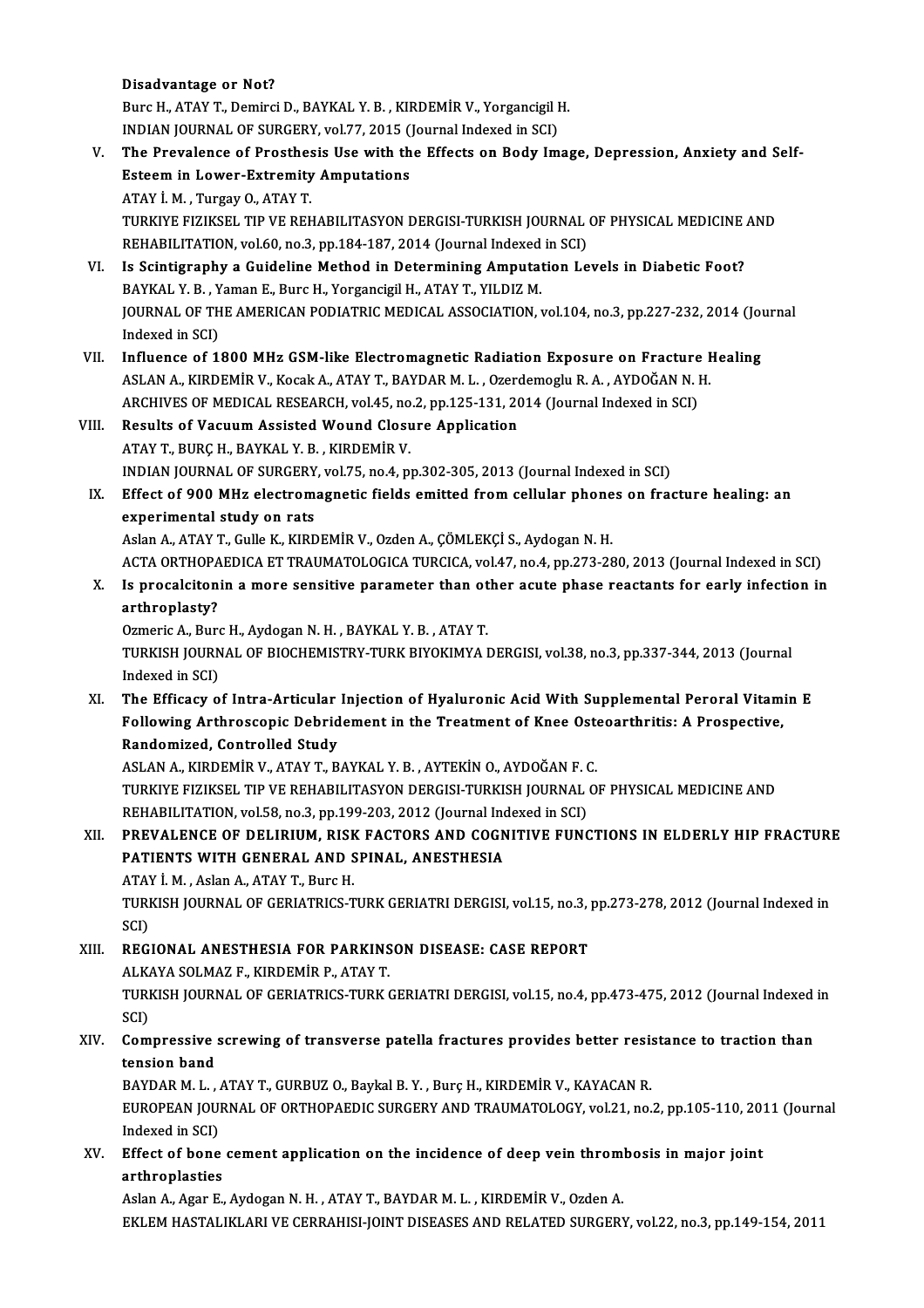(Journal Indexed in SCI)

(Journal Indexed in SCI)<br>XVI. POSTOPERATIVE CLINICAL AND RADIOLOGICAL LENGTH DIFFERENCES IN ELDERLY PATIENTS WHO<br>IINDERWENT RARTIAL ENDORROSTHESIS SURCERY (Journal Indexed in SCI)<br>POSTOPERATIVE CLINICAL AND RADIOLOGICAL LEN<br>UNDERWENT PARTIAL ENDOPROSTHESIS SURGERY<br>ATAVT Yoman E. BAYKAL V. B., KIRDEMIR V. BAYDAR M POSTOPERATIVE CLINICAL AND RADIOLOGICAL LENGTH DIFFE<br>UNDERWENT PARTIAL ENDOPROSTHESIS SURGERY<br>ATAY T., Yaman E., BAYKAL Y. B. , KIRDEMÌR V., BAYDAR M. L. , Aslan A.<br>TURKISH JOURNAL OF GERIATRICS TURK GERIATRI DERGISL VALL2 UNDERWENT PARTIAL ENDOPROSTHESIS SURGERY<br>ATAY T., Yaman E., BAYKAL Y. B. , KIRDEMİR V., BAYDAR M. L. , Aslan A.<br>TURKISH JOURNAL OF GERIATRICS-TURK GERIATRI DERGISI, vol.13, no.4, pp.238-243, 2010 (Journal Indexed in<br>SCD ATA!<br>TURI<br>SCI)<br>Effe: TURKISH JOURNAL OF GERIATRICS-TURK GERIATRI DERGISI, vol.13, no.4, pp.238-243, 2010 (Journal<br>SCI)<br>XVII. Effects of 1800 MHz Electromagnetic Field Emitted from Cellular Phones on Bone Tissue<br>ATAV T. Aslan A. Haubeli N. Audo SCI)<br>Effects of 1800 MHz Electromagnetic Field Emitted from Cellular Phon<br>ATAY T., Aslan A., Heybeli N., Aydogan N. H. , BAYDAR M. L. , Ermol C., YILDIZ M.<br>TRAKYA UNIVERSITESI TIR FAKULTESI DERGISI vol 26 no.4 nn 292 296 2 ATAY T., Aslan A., Heybeli N., Aydogan N. H. , BAYDAR M. L. , Ermol C., YILDIZ M.<br>TRAKYA UNIVERSITESI TIP FAKULTESI DERGISI, vol.26, no.4, pp.292-296, 2009 (Journal Indexed in SCI) ATAY T., Aslan A., Heybeli N., Aydogan N. H. , BAYDAR M. L. , Ermol C., YILDIZ M.<br>TRAKYA UNIVERSITESI TIP FAKULTESI DERGISI, vol.26, no.4, pp.292-296, 2009 (Journal Indexed in SCI)<br>XVIII. Effect of Electromagnetic Field In TRAKYA UNIVERSITESI TIP FAKULTESI D<br>Effect of Electromagnetic Field Indue<br>Mineral Density of Iliac Bone Wings<br>ATAV T. Alsou B. A. Audesan N. H. BAV Effect of Electromagnetic Field Induced by Radio Frequency Wave<br>Mineral Density of Iliac Bone Wings<br>ATAY T., Aksoy B. A. , Aydogan N. H. , BAYDAR M. L. , YILDIZ M., Ozdemir R.<br>JOUPMAL OF CRANIOFACIAL SURCERY .vol.20, no 5, Mineral Density of Iliac Bone Wings<br>ATAY T., Aksoy B. A. , Aydogan N. H. , BAYDAR M. L. , YILDIZ M., Ozdemir R.<br>JOURNAL OF CRANIOFACIAL SURGERY, vol.20, no.5, pp.1556-1560, 2009 (Journal Indexed in SCI) ATAY T., Aksoy B. A. , Aydogan N. H. , BAYDAR M. L. , YILDIZ M., Ozdemir R.<br>JOURNAL OF CRANIOFACIAL SURGERY, vol.20, no.5, pp.1556-1560, 2009 (Journal Indexed in SCI)<br>XIX. Brucellar Prosthetic Infection After Total Kne **JOURNAL OF CRANIOFACIAL SURGERY, volution**<br>Brucellar Prosthetic Infection After T<br>Arthroscopic and Medical Treatment<br>ATAV T. PAVDAR M. L. HEVPELLN, KIPD Brucellar Prosthetic Infection After Total Kn<br>Arthroscopic and Medical Treatment<br>ATAY T., BAYDAR M. L. , HEYBELİ N., KIRDEMİR V.<br>TRAKVA UNIVERSITESI TIR FAKULTESI DERÇISI Arthroscopic and Medical Treatment<br>ATAY T., BAYDAR M. L. , HEYBELİ N., KIRDEMİR V.<br>TRAKYA UNIVERSITESI TIP FAKULTESI DERGISI, vol.25, no.3, pp.252-255, 2008 (Journal Indexed in SCI) ATAY T., BAYDAR M. L. , HEYBELİ N., KIRDEMİR V.<br>TRAKYA UNIVERSITESI TIP FAKULTESI DERGISI, vol.25, no.3, <sub>I</sub><br>XX. Arthroscopic surgery and osteoarthritis of knee Reply TRAKY.<br><mark>Arthro</mark><br>Atay T. Arthroscopic surgery and osteoarthritis of knee Reply<br>Atay T.<br>SAUDI MEDICAL JOURNAL, vol.29, no.9, pp.1361, 2008 (Journal Indexed in SCI)<br>The efficesy of low, and high melecular weight hypluponis esid ennlise Atay T.<br>SAUDI MEDICAL JOURNAL, vol.29, no.9, pp.1361, 2008 (Journal Indexed in SCI)<br>XXI. The efficacy of low- and high-molecular-weight hyaluronic acid applications after arthroscopic<br>debridement in patients with osteoarth SAUDI MEDICAL JOURNAL, vol.29, no.9, pp.1361, 2008 (Journal<br>The efficacy of low- and high-molecular-weight hyalurol<br>debridement in patients with osteoarthritis of the knee ATAY T., ASLAN A., Baydar M. L., Ceylan B., Baykal B., KIRDEMİR V. debridement in patients with osteoarthritis of the knee<br>ATAY T., ASLAN A., Baydar M. L. , Ceylan B., Baykal B., KIRDEMİR V.<br>ACTA ORTHOPAEDICA ET TRAUMATOLOGICA TURCICA, vol.42, no.4, pp.228-233, 2008 (Journal Indexed in SC ATAY T., ASLAN A., Baydar M. L. , Ceylan B., Baykal B., KIRDEMİR V.<br>ACTA ORTHOPAEDICA ET TRAUMATOLOGICA TURCICA, vol.42, no.4, pp.228-233, 2008 (Journal Indexed in SCI)<br>XXII. The effect of arthroscopic surgery and intraart ACTA ORTHOPAEDICA ET TRAUMATOLOGICA TUI<br>The effect of arthroscopic surgery and intra<br>lipid peroxidation at osteoarthritis of knee<br>Aydogan N H - PAYDAP M L - ATAY T- Perktas D The effect of arthroscopic surgery and intraarticular drug injection to the antioxidation system and<br>lipid peroxidation at osteoarthritis of knee<br>Aydogan N. H. , BAYDAR M. L. , ATAY T., Perktas D., Baykal B. Y. , Ozmeric A SAUDI MEDICAL JOURNAL, vol.29, no.3, pp.397-402, 2008 (Journal Indexed in SCI)

### Articles Published in Other Journals

- Thicles Published in Other Journals<br>I. Snapping ulnar nerve at the elbow: A case report and review of the literature<br>RINCER B BAYKALY B ATAY T. Duran K G Shapping ulhar nerve at the elbow: A cas<br>DINÇER R., BAYKAL Y.B., ATAY T., Duran K.C.<br>ANNALS OF CLINICAL AND ANALYTICAL MED DİNÇER R., BAYKAL Y. B. , ATAY T., Duran K. C.<br>ANNALS OF CLINICAL AND ANALYTICAL MEDICINE, vol.11, no.5, pp.536-539, 2020 (Journal Indexed in ESCI) DINÇER R., BAYKAL Y. B. , ATAY T., Duran K. C.<br>ANNALS OF CLINICAL AND ANALYTICAL MEDICINE, vol.11, no.5, pp.536-539, 2020 (Journal Indexed in ESCI)<br>II. Results of a Rehabilitation Program After Surgery of Knee Multiple Lig ANNALS OF CLINICAL AND ANALYTICAL<br>Results of a Rehabilitation Program A<br>ERGAN M., BAŞKURT Z., ÇETİN C., ATAY T.<br>Turkich Journal of Sports Medicine, vol 54
- Results of a Rehabilitation Program After Surgery of Knee Multiple Ligament Injury: A Case Rep<br>ERGAN M., BAŞKURT Z., ÇETİN C., ATAY T.<br>Turkish Journal of Sports Medicine, vol.54, no.3, pp.202-206, 2019 (Refereed Journals o ERGAN M., BAŞKURT Z., ÇETİN C., ATAY T.<br>Turkish Journal of Sports Medicine, vol.54, no.3, pp.202-206, 2019 (Refereed Journals of Other Institution:<br>III. Partial Endoprosthesis Application with Posterior Mini-Incision in Ge

Turkish Journal of Spor<br>Partial Endoprosthes<br>Retrospective Study<br>DiNCEP P. PUPC H. PA Partial Endoprosthesis Application with Posterior |<br>Retrospective Study<br>DİNÇER R., BURÇ H., BAYKAL Y.B. , ATAY T., KIRDEMİR V.<br>Journal of Open Assess cristric Medicine and Carontales Retrospective Study<br>DİNÇER R., BURÇ H., BAYKAL Y. B. , ATAY T., KIRDEMİR V.<br>Journal of Open AccessGeriatric Medicine and Gerontology, 2019 (Refereed Journals of Other Institutions)<br>Ön Cannag Bağ Bekanstrüksiyanu Sannagı Sp DİNÇER R., BURÇ H., BAYKAL Y. B. , ATAY T., KIRDEMİR V.<br>Journal of Open AccessGeriatric Medicine and Gerontology, 2019 (Refereed Journals of Other Institutions)<br>IV. Ön Çapraz Bağ Rekonstrüksiyonu Sonrası Spora GeriDönü

# Journal of Open AccessGeriatr<br>Ön Çapraz Bağ Rekonstrük<br>ReferansAlmak Yeterli Mi?<br>EPCAN S. DEMIP H. M. PAYC

ERCANS.,DEMİRH.M. ,BAYGÜL Y.,OZANT.,ATAYT.,ÇETİNC.

SDÜ Tıp Fakültesi Dergisi, vol.25, no.1, pp.7-18, 2018 (Refereed Journals of Other Institutions)

ERCAN S., DEMİR H. M. , BAYGÜL Y., OZA<br>SDÜ Tıp Fakültesi Dergisi, vol.25, no.1, p<br>V. Üst ekstremite iskelet traksiyonları<br>ATAV T SDÜ Tıp<br><mark>Üst eks</mark><br>ATAY T.<br>Tetbid F Üst ekstremite iskelet traksiyonları<br>ATAY T.<br>Totbid Dergisi, 2018 (Other Refereed National Journals)<br>Kalsanın Traymatik Gikkları

ATAY T.<br>Totbid Dergisi, 2018 (Other Refe<br>VI. Kalçanın Travmatik Çıkıkları<br>ATAY T. Totbid I<br><mark>Kalçan</mark>ı<br>ATAY T.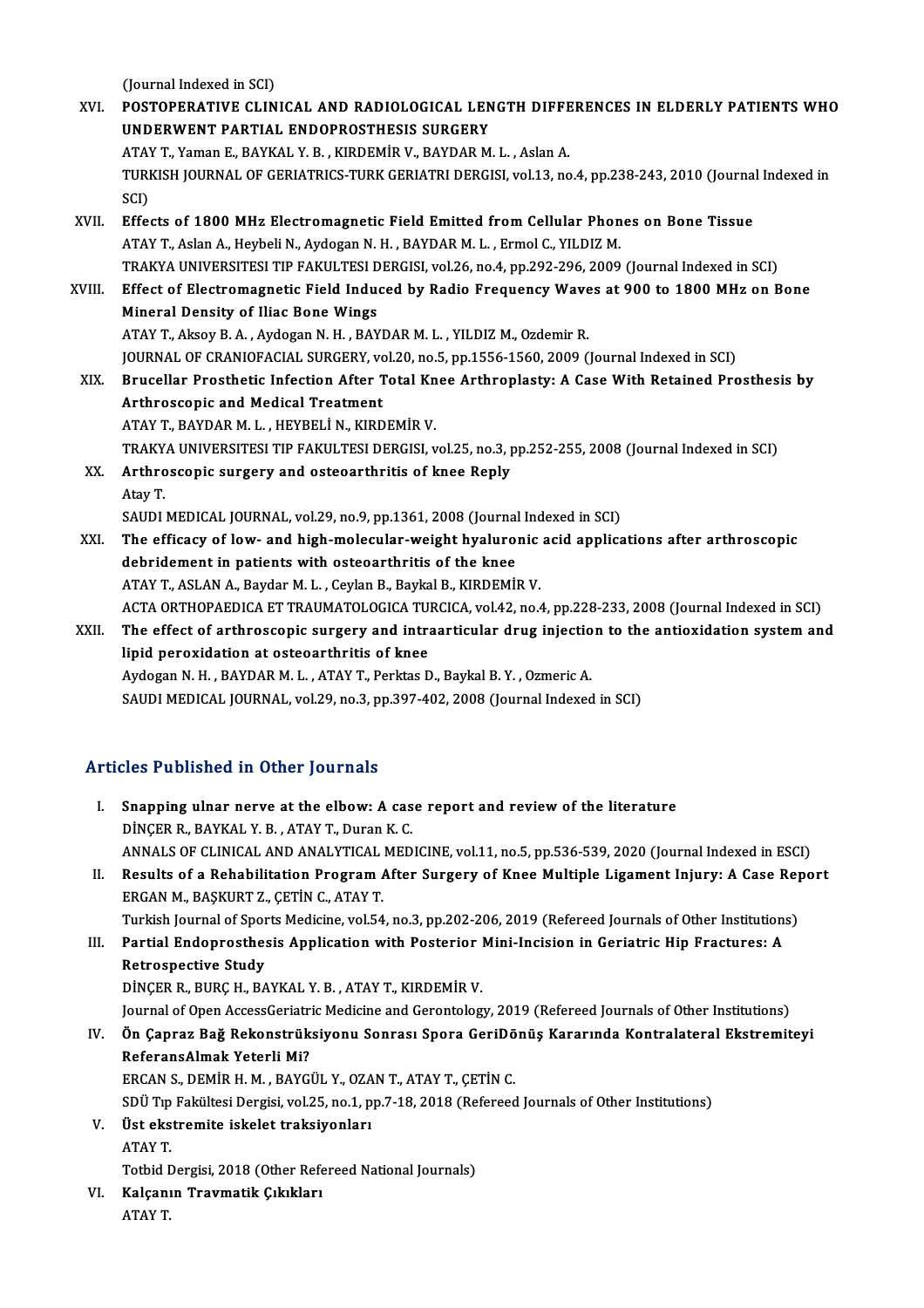Totbid Dergisi, 2018 (Other Refereed National Journals)<br>Relvie Kurklannan Santfameer VII. Pelvis Kırıklarının Sınıflaması<br>TECİMEL O. ATAY T. Totbid Dergisi, 2018<br>Pelvis Kırıklarının<br>TECİMEL O., ATAY T.<br>Türkiye Klinikleri Tır Pelvis Kırıklarının Sınıflaması<br>TECİMEL O., ATAY T.<br>Türkiye Klinikleri Tıp Bilimleri Dergisi, 2018 (Other Refereed National Journals)<br>Din seynesi kınıklanın sinkülen akstannal fiksatörler ile tadevisinin tame TECİMEL O., ATAY T.<br>Türkiye Klinikleri Tıp Bilimleri Dergisi, 2018 (Other Refereed National Journals)<br>VIII. Diz çevresi kırıkların sirküler eksternal fiksatörler ile tedavisinin temel prensipleri<br>ATAV T. KIRDEMİR V Türkiye Klinikleri Tıp I<br>Diz çevresi kırıkları<br>ATAY T., KIRDEMİR V.<br>Tetbid Dergisi yol 4 n Diz çevresi kırıkların sirküler eksternal fiksatörler ile tedavisinin t<br>ATAY T., KIRDEMİR V.<br>Totbid Dergisi, vol.4, pp.369-373, 2018 (Other Refereed National Journals)<br>Management of unstable pertresbanteris frastures with ATAY T., KIRDEMIR V.<br>Totbid Dergisi, vol.4, pp.369-373, 2018 (Other Refereed National Journals)<br>IX. Management of unstable pertrochanteric fractures with proximal femoral locking compression<br>plates and affect of neck-shaft Totbid Dergisi, vol.4, pp.369-373, 2018 (Other Refereed National Journals) Management of unstable pertrochante<br>plates and affect of neck-shaft angle o<br>Kovalak E., ERMUTLU C., ATAY T., BAŞAL Ö.<br>Journal of Clinical Orthonoedics and Troum Journal of Clinical Orthopaedics and Trauma, vol.8, no.3, pp.209-214, 2017 (Refereed Journals of Other<br>Institutions) Kovalak E., E.<br>Journal of Cli<br>Institutions)<br>Surgical Mo X. SurgicalManagement of 3 and 4-Part Proximal Humerus Fractures with Locking Plates in Elderly KovalakE.,ATAYT.,BAYKAL Y.B. ,BAŞALO. Surgical Management of 3 and 4-Part Proximal Humerus Fractures with Locking Plates in Elderly<br>Kovalak E., ATAY T., BAYKAL Y. B. , BAŞAL O.<br>JOURNAL OF CLINICAL AND ANALYTICAL MEDICINE, vol.8, no.3, pp.243-247, 2017 (Journal Kovalak E., ATAY T., BAYKAL Y. B., BAŞAL O.<br>JOURNAL OF CLINICAL AND ANALYTICAL MEDICINE, vol.8, no.3, pp.243-247, 2017 (Journal Indexed in E.<br>XI. Effect of Age and Surgical Procedure on Clinical and Radiological Outcomes i JOURNAL OF CLINICAL AND ANALYTICAL MEDICINE, vol.8, no.3, p<br>Effect of Age and Surgical Procedure on Clinical and Radio<br>Developmental Dysplasia of the Hip: A Comparative Study<br>Yorgangisil H. Aslan A. Demirgi D. ATAYT XI. Effect of Age and Surgical Procedure on Clinical and Radiological Outcomes in Children with<br>Developmental Dysplasia of the Hip: A Comparative Study<br>Yorgancigil H., Aslan A., Demirci D., ATAY T. JOURNAL OF ACADEMIC RESEARCH IN MEDICINE-JAREM, vol.6, no.3, pp.177-182, 2016 (Journal Indexed in ESCI) Yorgancigil H., Aslan A., Demirci D., ATAY T.<br>JOURNAL OF ACADEMIC RESEARCH IN MEDICINE-JAREM, vol.6, no.3, pp.177-182, 2016 (Journ<br>XII. Is depression associated with functional recovery after hip fracture in the elderly?<br>A **JOURNAL OF ACADEMIC RESEARCH IN MEDICIN**<br>Is depression associated with functional re<br>ATAY İ. M. , Aslan A., Burc H., Demirci D., ATAY T.<br>JOUPNAL OF OPTHOPAEDICS vel 13. no 3. nn 11 Is depression associated with functional recovery after hip fracture in the electric ATAY I.<br>ATAY I. M. , Aslan A., Burc H., Demirci D., ATAY T.<br>JOURNAL OF ORTHOPAEDICS, vol.13, no.2, pp.115-118, 2016 (Journal Indexed in E ATAY İ. M. , Aslan A., Burc H., Demirci D., ATAY T.<br>JOURNAL OF ORTHOPAEDICS, vol.13, no.2, pp.115-118, 2016 (Journal Indexed in ESCI)<br>XIII. Comparison of Anesthesia Quality for Arthroscopic Knee Surgery: Combined Sciat JOURNAL OF ORTHOPAEDICS, vol.13, no.2, pp.115-118, 2016 (Journal Indexed in ESCI)<br>Comparison of Anesthesia Quality for Arthroscopic Knee Surgery: Combined<br>and Unilateral Spinal Anesthesia<br>Sari S., Eroglu F., Fusco P., ATAY Comparison of Anesthesia Quality for Art<br>and Unilateral Spinal Anesthesia<br>Sari S., Eroglu F., Fusco P., ATAY T., Ceylan B. G.<br>MEANDROS MEDICAL AND DENTAL IQURNAL and Unilateral Spinal Anesthesia<br>Sari S., Eroglu F., Fusco P., ATAY T., Ceylan B. G.<br>MEANDROS MEDICAL AND DENTAL JOURNAL, vol.16, no.2, pp.59-66, 2015 (Journal Indexed in ESCI)<br>Befrasture and a Bent Intramedullary Neil in XIV. Refracture and a Bent Intramedullary Nail in a Patient with a Healed Femoral Fracture<br>ÖZMERİÇ A., ASLAN A., ATAY T. MEANDROS MEDICAL AND DEN<br>Refracture and a Bent Intra<br>ÖZMERİÇ A., ASLAN A., ATAY T.<br>JOUPNAL OF CLINICAL AND AN Refracture and a Bent Intramedullary Nail in a Patient with a Healed Femoral Fractur<br>ÖZMERİÇ A., ASLAN A., ATAY T.<br>JOURNAL OF CLINICAL AND ANALYTICAL MEDICINE, vol.6, no.2, 2015 (Journal Indexed in ESCI)<br>Is Attention Defis XV. Is Attention Deficit Hyperactivity Disorder a Risk for Kohler s Disease Osteonecrosis of Navicular **JOURNAL OF CI**<br>Is Attention D<br>Bone of Foot<br>PASAL Ö-PUPA BAŞALÖ.,BURÇH.,ATAYT. Bone of Foot<br>BAŞAL Ö., BURÇ H., ATAY T.<br>Medicine Science, vol.4, pp.2516-2520, 2015 (Other Refereed National Journals)<br>A sase naport Insilateral Glosed Talus Dislosation and Navisular Frastu BAŞAL Ö., BURÇ H., ATAY T.<br>Medicine Science, vol.4, pp.2516-2520, 2015 (Other Refereed National Journals)<br>XVI. A case report Ipsilateral Closed Talus Dislocation and Navicular Fracture XVI. A case report Ipsilateral Closed Talus Dislocation and Navicular Fracture<br>ATAY T., BURÇ H., TÜRK B., BAŞAL Ö., TURGAY O. A case report Ipsilateral Closed Talus Dislocation<br>ATAY T., BURÇ H., TÜRK B., BAŞAL Ö., TURGAY O.<br>JCAM, 2014 (Refereed Journals of Other Institutions)<br>Sungical Treatment of Osteonatresia Belated Fe ATAY T., BURÇ H., TÜRK B., BAŞAL Ö., TURGAY O.<br>JCAM, 2014 (Refereed Journals of Other Institutions)<br>XVII. Surgical Treatment of Osteopetrosis Related Femoral Fractures Two Case Reports and Literature<br>Poview **JCAM, 20<br>Surgical<br>Review** Surgical Treatment of Osteopetrosis Related Femoral Fractures Two Case Repo<br>Review<br>ASLAN A., BAYKAL Y. B. , UYSAL E., ATAY T., KIRDEMİR V., BAYDAR M. L. , AYDOĞAN N. H.<br>Case Benerts in Orthonodiss vel 2014, np.1.7, 2014 (B Review<br>ASLAN A., BAYKAL Y. B. , UYSAL E., ATAY T., KIRDEMİR V., BAYDAR M. L. , AYDOĞAN N. H.<br>Case Reports in Orthopedics, vol.2014, pp.1-7, 2014 (Refereed Journals of Other Institutions)<br>Dopuk donmus omuz ASLAN A., BAYKAL Y. B. , UYSAL E., ATAY T., KIRDEMİR V., BAYDAR M. L. , AYDOĞAN N. H.<br>Case Reports in Orthopedics, vol.2014, pp.1-7, 2014 (Refereed Journals of Other Institutio<br>XVIII. Donuk donmuş omuz<br>BAYKAL Y. B. . ATAY Case Reports in Orthopedics, vol.201<br>Donuk donmuş omuz<br>BAYKAL Y. B. , ATAY T., KOCADAL O.<br>TOTPID Dorgisi vol.12, no.4, 2012 (I Donuk donmuş omuz<br>BAYKAL Y. B. , ATAY T., KOCADAL O.<br>TOTBID Dergisi, vol.12, no.4, 2013 (Refereed Journals of Other Institutions)<br>Jenerte Il Conelindeki Brimer Dig Sentik Artrit Sıklığının İsme Suruy BAYKAL Y. B. , ATAY T., KOCADAL O.<br>TOTBID Dergisi, vol.12, no.4, 2013 (Refereed Journals of Other Institutions)<br>XIX. Isparta İl Genelindeki Primer Diz Septik Artrit Sıklığının İçme Suyundaki Flor ile Olan İlişkisi<br>RIJR TOTBID Dergisi, vol.12, no.4, 2013 (Refereed Journals of Othe<br>Isparta İl Genelindeki Primer Diz Septik Artrit Sıklığını<br>BURÇ H., DEMİRCİ D., ATAY T., KIRDEMİR V., YORGANCIGİL H.<br>Veditana Madiaal Jaurnal vol.7, nn 653, 657, Isparta İl Genelindeki Primer Diz Septik Artrit Sıklığının İçme Suyundaki Flo<br>BURÇ H., DEMİRCİ D., ATAY T., KIRDEMİR V., YORGANCIGİL H.<br>Yeditepe Medical Journal, vol.7, pp.652-657, 2013 (Other Refereed National Journals)<br>B BURÇ H., DEMİRCİ D., ATAY T., KIRDEMİR V., YORGANCIGİL H.<br>Yeditepe Medical Journal, vol.7, pp.652-657, 2013 (Other Refe<br>XX. Bilateral Septic Arthritis of Knee Joints Yeditepe Medical Journal, vol.7, pp.652-657, 2013 (Other Refereed National Journals)<br>Bilateral Septic Arthritis of Knee Joints<br>ASLAN A., UYSAL E., ATAY T., BAYKAL Y.B. , KIRDEMİR V., BAYDAR M. L. , GÜRBÜZ Ö.<br>Case Study and ASLAN A., UYSAL E., ATAY T., BAYKAL Y. B., KIRDEMİR V., BAYDAR M. L., GÜRBÜZ Ö. ASLAN A., UYSAL E., ATAY T., BAYKAL Y. B. , KIRDEMİR V., BAYDAR M. L. , GÜRBÜZ Ö.<br>Case Study and Case Report, vol.3, pp.75-78, 2013 (Refereed Journals of Other Institutions)<br>XXI. Düşük Ejeksiyon Fraksiyonu Olan Yaşlı H Case Study and C<br>Düşük Ejeksiyo<br>Spinal Anestezi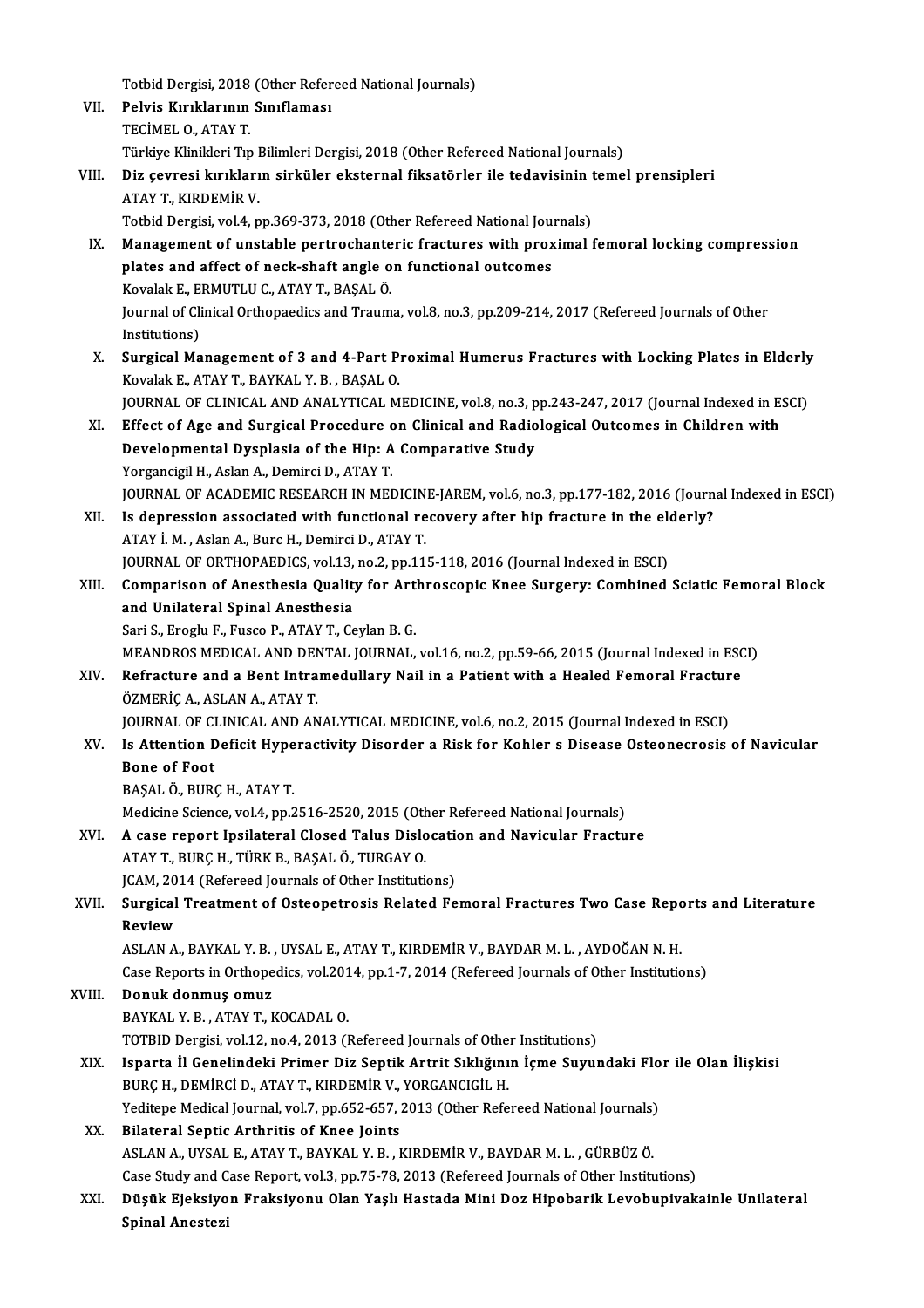ALKAYA SOLMAZ F., KIRDEMİR P., ATAY T. ALKAYA SOLMAZ F., KIRDEMİR P., ATAY T.<br>TÜRKİYE KLİNİKLERİ ANESTEZİYOLOJİ VE REANİMASYON DERGİSİ, vol.11, no.3, pp.165-168, 2013 (Other ALKAYA SOLMAZ F., KIRDEM<br>TÜRKİYE KLİNİKLERİ ANEST<br>Refereed National Journals)<br>Otajan Hamatring Tandan TÜRKİYE KLİNİKLERİ ANESTEZİYOLOJİ VE REANİMASYON DERGİSİ, vol.11, no.3, pp.165-168, 2013 (Other<br>Refereed National Journals)<br>XXII. Otojen Hamstring Tendon Grefti ile Cerrahi Olarak Tedavi Edilmiş Ön Çapraz Bağ Lezyon So Refereed National Journals)<br>Otojen Hamstring Tendon Grefti ile Ce<br>Yaşam Kalitelerinin Değerlendirilmesi<br>PURCH CÖKMEN A ATAVİ M. DEMİRCİ Otojen Hamstring Tendon Grefti ile Cerrahi Olarak Tedavi E<br>Yaşam Kalitelerinin Değerlendirilmesi<br>BURÇ H., GÖKMEN A., ATAY İ.M. , DEMİRCİ D., ÖZMERİÇ A., ATAY T.<br>S.B. Ankara Eğitim ve Arastruna Hastanesi Tın Dergisi vel 46-Yaşam Kalitelerinin Değerlendirilmesi<br>BURÇ H., GÖKMEN A., ATAY İ. M. , DEMİRCİ D., ÖZMERİÇ A., ATAY T.<br>S.B. Ankara Eğitim ve Araştırma Hastanesi Tıp Dergisi, vol.46, pp.118-123, 2013 (Other Refereed National<br>Journals) BURÇ H., (<br>S.B. Ankar<br>Journals)<br>Uori Yost XXIII. İleri Yaşta Görülen Kalça Kırık Etiyolojisinde Demansın Yeri Journals)<br>İleri Yaşta Görülen Kalça Kırık Etiyolojisinde De:<br>ATAY İ. M., BURÇ H., ATAY T., ÖZMERİÇ A., DEMİRCİ D.<br>S.B. Ankara Fğitim ve Arastırma Hastanesi Tın Dergisi 1 İleri Yaşta Görülen Kalça Kırık Etiyolojisinde Demansın Yeri<br>ATAY İ. M. , BURÇ H., ATAY T., ÖZMERİÇ A., DEMİRCİ D.<br>S.B. Ankara Eğitim ve Araştırma Hastanesi Tıp Dergisi, vol.46, pp.114-117, 2013 (Other Refereed National<br>Jo ATAY İ. M.<br>S.B. Ankar<br>Journals)<br>Giant Cay S.B. Ankara Eğitim ve Araştırma Hastanesi Tıp De<br>Journals)<br>XXIV. Giant Ganglion Cyst at the Posterior Thigh<br>ASLAN A ATAVT PAVKAL V P. KIRDEMİR V J Journals)<br>Giant Ganglion Cyst at the Posterior Thigh<br>ASLAN A., ATAY T., BAYKAL Y. B. , KIRDEMİR V., KONYA M., SOFU H., BAYDAR M. L. Giant Ganglion Cyst at the Posterior Thigh<br>ASLAN A., ATAY T., BAYKAL Y. B. , KIRDEMİR V., KONYA M., SOFU H., BAYDAR M. L.<br>Diagnostic and Therapeutic Study, vol.2, pp.36-40, 2013 (Refereed Journals of Other Institutions)<br>Ke XXV. Koksartroz olgular nda total kalça artroplastisi uygulamalar m z orta dönem sonuçlar<br>BURC H., CALOĞLU A., KIRDEMİR V., ATAY T., BAYKAL Y. B., YORGANCIGİL H. Diagnostic and Therapeutic Study, vol.2, pp.36-40, 2013 (Refereed Journals o<br>Koksartroz olgular nda total kalça artroplastisi uygulamalar m z ort<br>BURÇ H., CALOĞLU A., KIRDEMİR V., ATAY T., BAYKAL Y. B. , YORGANCIGİL H.<br>S.D S.D.Ü. TIp Fak. Derg.  $2012:19(1)/1$ -5, vol.19, no.1, pp.1-5, 2012 (Refereed Journals of Other Institutions) BURÇ H., CALOĞLU A., KIRDEMİR V., ATAY T., BAYKAL Y. B., YORGANCIGİL H.<br>S.D.Ü. TIp Fak. Derg. 2012:19(1)/1-5, vol.19, no.1, pp.1-5, 2012 (Refereed Journals of Other<br>XXVI. Reduction methods and applications of locking plate S.D.Ü. TIp Fak. Derg. 2012:19(1)<br>Reduction methods and appl<br>BAYKAL Y. B. , BURÇ H., ATAY T.<br>Türk Ortonodi ve Traumateleii B Türk Ortopedi ve Travmatoloji Birliği Derneği Dergisi, vol.11, no.1, pp.65-71, 2012 (Refereed Journals of Other<br>Institutions) BAYKAL Y. B., BURÇ H., ATAY T. Türk Ortopedi ve Travmatoloji Birliği Derneği Dergisi, vol.11, no.1, pp.65-71, 2012 (Refered<br>Institutions)<br>XXVII. Proksimal Tibia Kırıklarında Redüksiyon Yöntemleri ve Kilitli Plak Uygulamaları<br>PAYKAL Y. P. PUPCH ATAVT Institutions)<br><mark>Proksimal Tibia Kırıklarında</mark><br>BAYKAL Y. B. , BURÇ H., ATAY T.<br>TOTPID Dergisi vel 11 an 65.71 Proksimal Tibia Kırıklarında Redüksiyon Yöntemleri ve Kilitli Plak<br>BAYKAL Y. B., BURÇ H., ATAY T.<br>TOTBID Dergisi, vol.11, pp.65-71, 2012 (Other Refereed National Journals)<br>Ortonadi ve Traymatalaiide Sık Karsılasılan Atlanm BAYKAL Y. B. , BURÇ H., ATAY T.<br>TOTBID Dergisi, vol.11, pp.65-71, 2012 (Other Refereed National Journals)<br>XXVIII. Ortopedi ve Travmatolojide Sık Karşılaşılan Atlanmış Kırık ve Çıkıkların Değerlendirilmesi<br>RURC H. BAYKA TOTBID Dergisi, vol.11, pp.65-71, 2012 (Other Refereed National Journals)<br>Ortopedi ve Travmatolojide Sık Karşılaşılan Atlanmış Kırık ve Çıkıl<br>BURÇ H., BAYKAL Y. B., ATAY T., ÜNLÜ E.<br>TOTBID Dergisi, vol.12, pp.28-34, 2012 ( Ortopedi ve Travmatolojide Sık Karşılaşılan Atlanmış Kırık ve Çıkık<br>BURÇ H., BAYKAL Y. B. , ATAY T., ÜNLÜ E.<br>TOTBID Dergisi, vol.12, pp.28-34, 2012 (Other Refereed National Journals)<br>Politravmanın Vani Tanım İbtiyasındanas BURÇ H., BAYKAL Y. B. , ATAY T., ÜNLÜ E.<br>TOTBID Dergisi, vol.12, pp.28-34, 2012 (Other Refereed National Journals)<br>XXIX. Politravmanın Yeni Tanım İhtiyacındansa Patofizyolojisinin Değiştirilmesi Gerekir mi TOTBID Dergisi, vol.12, pp.28-34, 2012 (Other<br>Politravmanın Yeni Tanım İhtiyacındansa<br>KIRDEMİR V., BURÇ H., ATAY T., BAYKAL Y. B.<br>Turkiya Kliniklari LOrthan & Traumatal, Spaci KIRDEMİR V., BURÇ H., ATAY T., BAYKAL Y. B.<br>Turkiye Klinikleri J Orthop & Traumatol- Special Topics, vol.5, pp.19-25, 2012 (Other Refereed National Journals) KIRDEMİR V., BURÇ H., ATAY T., BAYKAL Y. B.<br>Turkiye Klinikleri J Orthop & Traumatol- Special Topics, vol.5, pp.19-25, 2012 (Other Refereed National Journ<br>XXX. 50 Hz Elektrik Alanın Kemik Mineral Yoğunluğu ve Kırık İyil Turkiye k<br>50 Hz El<br>Çalışma<br>ASLAN A 50 Hz Elektrik Alanın Kemik Mineral Yoğunluğu ve Kı<br>Çalışma<br>ASLAN A., AYDOĞAN N. H. , ATAY T., KIRDEMİR V., CESUR G.<br>S.B. Ankana Făitim ve Arastuma Hastanasi Tın Dansisi vel 45 Çalışma<br>ASLAN A., AYDOĞAN N. H. , ATAY T., KIRDEMİR V., CESUR G.<br>S.B. Ankara Eğitim ve Araştırma Hastanesi Tıp Dergisi, vol.45, pp.22-28, 2012 (Other Refereed National Journals)<br>Sarahral Palaida Batulinum Taksinin Yori ASLAN A., AYDOĞAN N. H. , ATAY T., KIRDEMİR<br>S.B. Ankara Eğitim ve Araştırma Hastanesi Tıp I<br>XXXI. Serebral Palside Botulinum Toksinin Yeri<br>PUPC H. ATAY T. PAYKAL V. B., PAYDAR M. J S.B. Ankara Eğitim ve Araştırma Hastanesi Tıp Dergisi, vol.45, pp.22-28, 2<br>Serebral Palside Botulinum Toksinin Yeri<br>BURÇ H., ATAY T., BAYKAL Y. B. , BAYDAR M. L. , YILDIZ M., KIRDEMİR V.<br>SDÜ TIP FAKÜLTESİ DERÇİSİ. 2011 (Pe Serebral Palside Botulinum Toksinin Yeri<br>BURÇ H., ATAY T., BAYKAL Y. B. , BAYDAR M. L. , YILDIZ M., KIRDEMİR V.<br>SDÜ TIP FAKÜLTESİ DERGİSİ, 2011 (Refereed Journals of Other Institutions)<br>Diz Eklem Kıkızdağı Lezvenlarında Ce BURÇ H., ATAY T., BAYKAL Y. B. , BAYDAR M. L. , YILDIZ M., KIRDEMİR V.<br>SDÜ TIP FAKÜLTESİ DERGİSİ, 2011 (Refereed Journals of Other Institutions)<br>XXXII. Diz Eklem Kıkırdağı Lezyonlarında Cerrahi Sonrası Rehabilitasyon v SDÜ TIP FAKÜLTESİ DERGİSİ, 2<br>Diz Eklem Kıkırdağı Lezyonl<br>ATAY T., YENER M., METİN L B.<br>Turkiye Klinikleri LOrthon & Tr Diz Eklem Kıkırdağı Lezyonlarında Cerrahi Sonrası Rehabilitasyon ve Diğer Modalitele<br>ATAY T., YENER M., METİN L B.<br>Turkiye Klinikleri J Orthop & Traumatol, vol.4, pp.72-77, 2011 (Other Refereed National Journals)<br>Aksiller ATAY T., YENER M., METİN L B.<br>Turkiye Klinikleri J Orthop & Traumatol, vol.4, pp.72-77, 2011 (Other Refereed National Journals)<br>XXXIII. Aksiller Brakial Pleksus Bloğunda İki Ajanla Karşılaştırmalı Çalışma Bupivakain ve Turkiye Klinikleri J Orthop & Traumatol, vol.4, pp.72-77, 2011 (Oth<br>Aksiller Brakial Pleksus Bloğunda İki Ajanla Karşılaştırmal<br>EROĞLU F., GÖKÇE CEYLAN B., AK S., TOPAL M., ATAY T., YAVUZ L.<br>Smunna Tın Dergisi val.1, np.27 Aksiller Brakial Pleksus Bloğunda İki Ajanla Karşılaştırmalı Çalışma l<br>EROĞLU F., GÖKÇE CEYLAN B., AK S., TOPAL M., ATAY T., YAVUZ L.<br>Smyrna Tıp Dergisi, vol.1, pp.27-34, 2011 (Other Refereed National Journals)<br>The Effects EROĞLU F., GÖKÇE CEYLAN B., AK S., TOPAL M., ATAY T., YAVUZ L.<br>Smyrna Tıp Dergisi, vol.1, pp.27-34, 2011 (Other Refereed National Journals)<br>XXXIV. The Effects of Electromagnetic Field Exposure at Short and Long Term of Smyrna Tip Dergisi, vol.1, pp.27-34, 2011 (Other Refereed National Journals) ASLANA.,AYDOĞANN.H. ,ATAYT.,ÇÖMLEKÇİ S. Dicle Tip dergisi, vol.38, pp.452-457, 2011 (Other Refereed National Journals) ASLAN A., AYDOĞAN N. H. , ATAY T., ÇÖMLEKÇİ S.<br>Dicle Tıp dergisi, vol.38, pp.452-457, 2011 (Other Refereed National Journals)<br>XXXV. Bimalleolar Kırık Sonrası Travmatik Posterior Tendon Rüptürü Olgu Sunumu ve Literatür Derl Dicle Tıp dergisi, vol.38, pp.452-457, 2011 (Other Refereed<br>Bimalleolar Kırık Sonrası Travmatik Posterior Tende<br>ASLAN A., ATAY T., BAYKAL Y. B. , BAYDAR M. L. , UYSAL E.<br>AKATOS xol.2. pp.22.25. 2011 (Other Befereed Nationa ASLAN A., ATAY T., BAYKAL Y. B. , BAYDAR M. L. , UYSAL E.<br>AKATOS, vol.2, pp.23-25, 2011 (Other Refereed National Journals)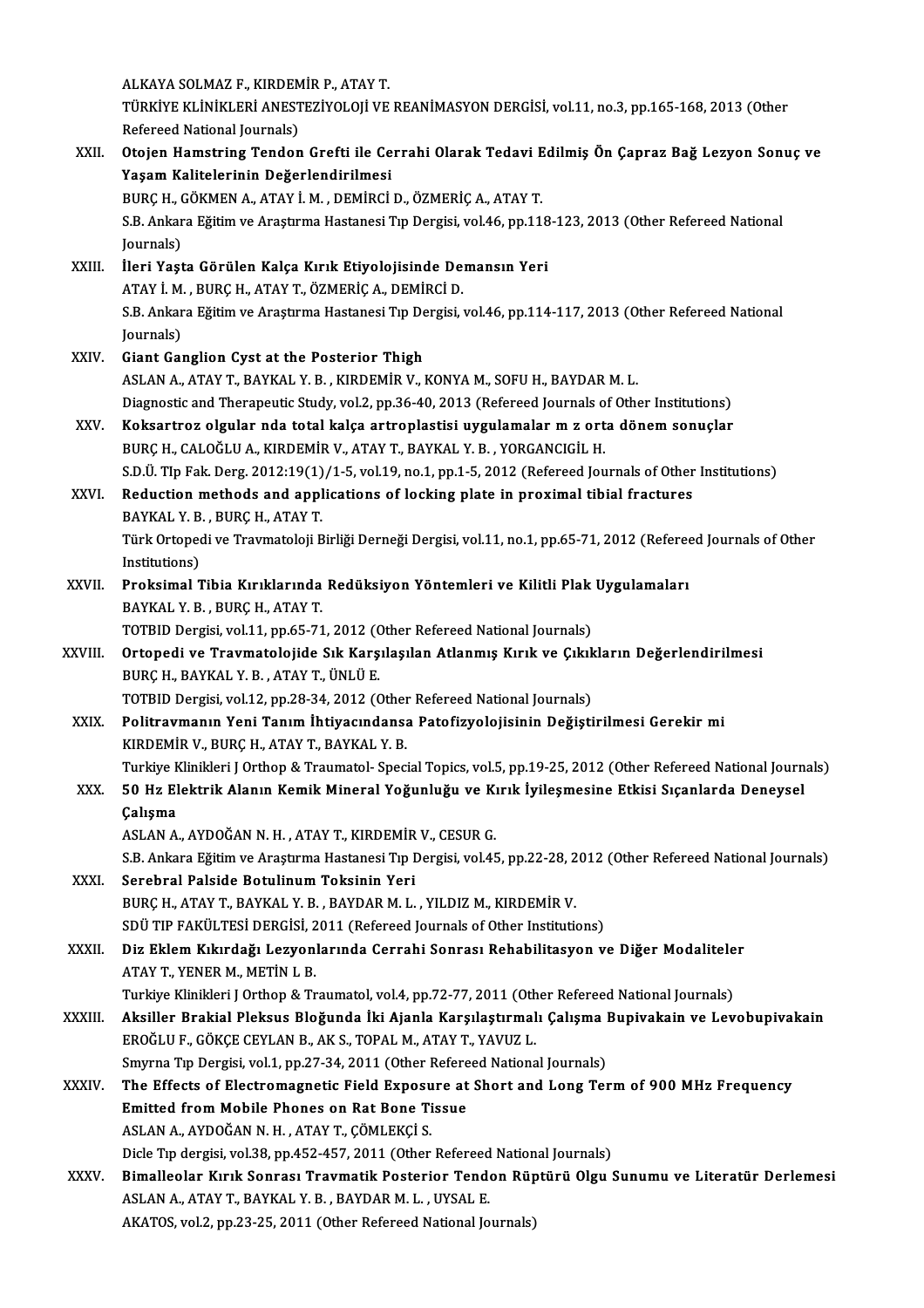| <b>XXXVI</b> | Our Results Of Drug Applications In Patients With Gonarthrosis                                              |
|--------------|-------------------------------------------------------------------------------------------------------------|
|              | ATAY T., BAYKAL Y. B. , BAYDAR M. L. , KIRDEMİR V.                                                          |
|              | Yeditepe Medical Journal, vol.9, pp.139-144, 2009 (Other Refereed National Journals)                        |
| XXXVII.      | Süleyman Demirel Üniversitesi Tıp Fakültesi Araştırma ve Uygulama Hastanesi Ortopedi ve                     |
|              | Travmatoloji Kliniği Açık Tibia Kırıklarında Sonuçlarımız                                                   |
|              | ATAY T., ÇALOĞLU A., BAYKAL Y. B., BAYDAR M. L., KIRDEMİR V.                                                |
|              | Süleyman Demirel Üniversitesi Yaşam Dergisi, vol.1, pp.7-10, 2009 (Other Refereed National Journals)        |
| XXXVIII.     | Horseshoe kidney incidentally detected on bone scintigraphy                                                 |
|              | YILDIZ M., ÇERCİ S., USLU H., İLHAN A., CERCİ C., ATAY T.                                                   |
|              | S.D.Ü. Tıp Fak. Derg, vol.16, pp.27-28, 2009 (Other Refereed National Journals)                             |
| <b>XXXIX</b> | Femur Diafiz Kırıklarında Genişleyebilirİntramedüller Çivi Sonuçlarımız Our Results Of Treatment            |
|              | With Expandable Intramedullary Nails In Femoral Shaft Fractures Tolga ATAY Fazıl Cüneyt AYDOĞAN             |
|              | Vecihi KIRDEMİR Yakup Barbaros BAYKAL Ahmet ASLAN Metin Lütfi BAYDAR                                        |
|              | ATAY T., AYDOĞAN F. c., KIRDEMİR V., BAYKAL Y. B., ASLAN A., BAYDAR M. L.                                   |
|              | Kocatepe Tip DergisiThe Medical Journal of Kocatepe, vol.9, no.2, pp.11-15, 2008 (Other Refereed National   |
|              | Journals)                                                                                                   |
| XL.          | Süleyman Demirel Üniversitesi Tıp Fakültesi Acil Servisine Başvuran Ekstremite Kırıklarının                 |
|              | Epidemiyolojik Değerlendirmesi                                                                              |
|              | TOMRUK Ö., ATAY T., ÇETİN N. G., BAYDAR M. L.                                                               |
|              | Ankara Eğitim ve Araştırma Hastanesi Tıp Dergisi, vol.41, pp.15-19, 2008 (Other Refereed National Journals) |
| XLI.         | Femur Diafiz Kırıklarında Genişleyebilir İntramedüller Çivi Sonuçlarımız                                    |
|              | ATAY T., AYDOĞAN F. C., KIRDEMİR V., BAYKAL Y. B., ASLAN A., BAYDAR M. L.                                   |
|              | Kocatepe Tıp Dergisi, vol.9, pp.11-15, 2008 (Other Refereed National Journals)                              |
| XLII.        | Süleyman Demirel Üniversitesi Tıp Fakültesi Acil Servisine Başvuran Çocuk Kırıklarının                      |
|              | Epidemiyolojik Değerlendirmesi                                                                              |
|              | ATAY T., TOMRUK Ö., ÇETİN G., BAYDAR M. L., SEÇKİN H.                                                       |
|              | Kocatepe Tıp Dergisi, vol.9, pp.17-21, 2008 (Other Refereed National Journals)                              |
| XLIII.       | Brucellar Prosthetic Arthritis of the Knee Detected with the Use of Blood Culture System for the            |
|              | Culture of Synvial Fluid                                                                                    |
|              | SESLI ÇETIN E., KAYA S., ATAY T., DEMIRCI M.                                                                |
|              | Firat Tip Dergisi, vol.13, pp.153-155, 2008 (Other Refereed National Journals)                              |
| XLIV.        | Büyük Eklem Artroplastilerinde Düşük Molekül Ağırlıklı Heparin Dalteparin sodyum ve Enoxaparin              |
|              | Sodyum ve Standart Heparin Profilaksileri Sonrasında Görülen Derin Ven Trombozu İnsidansı                   |
|              | ATAY T., BAYDAR M. L., KIRDEMİR V., ERDOĞAN T., AYDOĞAN N. H.                                               |
|              | Ankara Eğitim ve Araştırma Hastanesi Tıp Dergisi, vol.41, pp.11-20, 2008 (Other Refereed National Journals) |
| XLV.         | Ayak Bileği Burkulmalarında Gereksiz Radyografi İstemleri Azaltılabilir mi                                  |
|              | ASLAN İ., ASLAN A., ATAY T., AYDOĞAN N.H.                                                                   |
|              | S.D.Ü. Tıp Fak. Derg, vol.14, pp.7-10, 2007 (Other Refereed National Journals)                              |
| XLVI.        | Osteoartrit Nedir Sonuçları Kaçınılmaz mı                                                                   |
|              | HEYBELİ N., ATAY T.                                                                                         |
|              | Ortopedi Teknik Dergisi, vol.7, pp.52-56, 2007 (National Non-Refereed Journal)                              |
| XLVII.       | Hareketli Polietilen İnsertli ve Sabit Polietilen İnsertli Diz Protezi Uyguladığımız Hastaların Orta        |
|              | Dönem Sonuçlarının Değerlendirilmesi                                                                        |
|              | ATAY T., AKSOY O. G., AYDOĞAN N. H.                                                                         |
|              | S.D.Ü. Tıp Fak. Derg, vol.14, pp.1-6, 2007 (Other Refereed National Journals)                               |
| XLVIII.      | Efficiency of Tens after Orthopaedic Surgery                                                                |
|              | ATAY T., HALLAÇELİ H., BAYDAR M. L., AYDOĞAN N. H., PARPUÇ T.                                               |
|              | Medicina Sportiva, vol.10, pp.598-602, 2007 (Refereed Journals of Other Institutions)                       |
| XLIX.        | Önkolda Penetran Travma                                                                                     |
|              | ATAY T., ÇETİN G. N., TOMRUK Ö., BAYDAR M. L.                                                               |
|              | Kocatepe Tıp Dergisi, vol.8, pp.57-59, 2007 (Other Refereed National Journals)                              |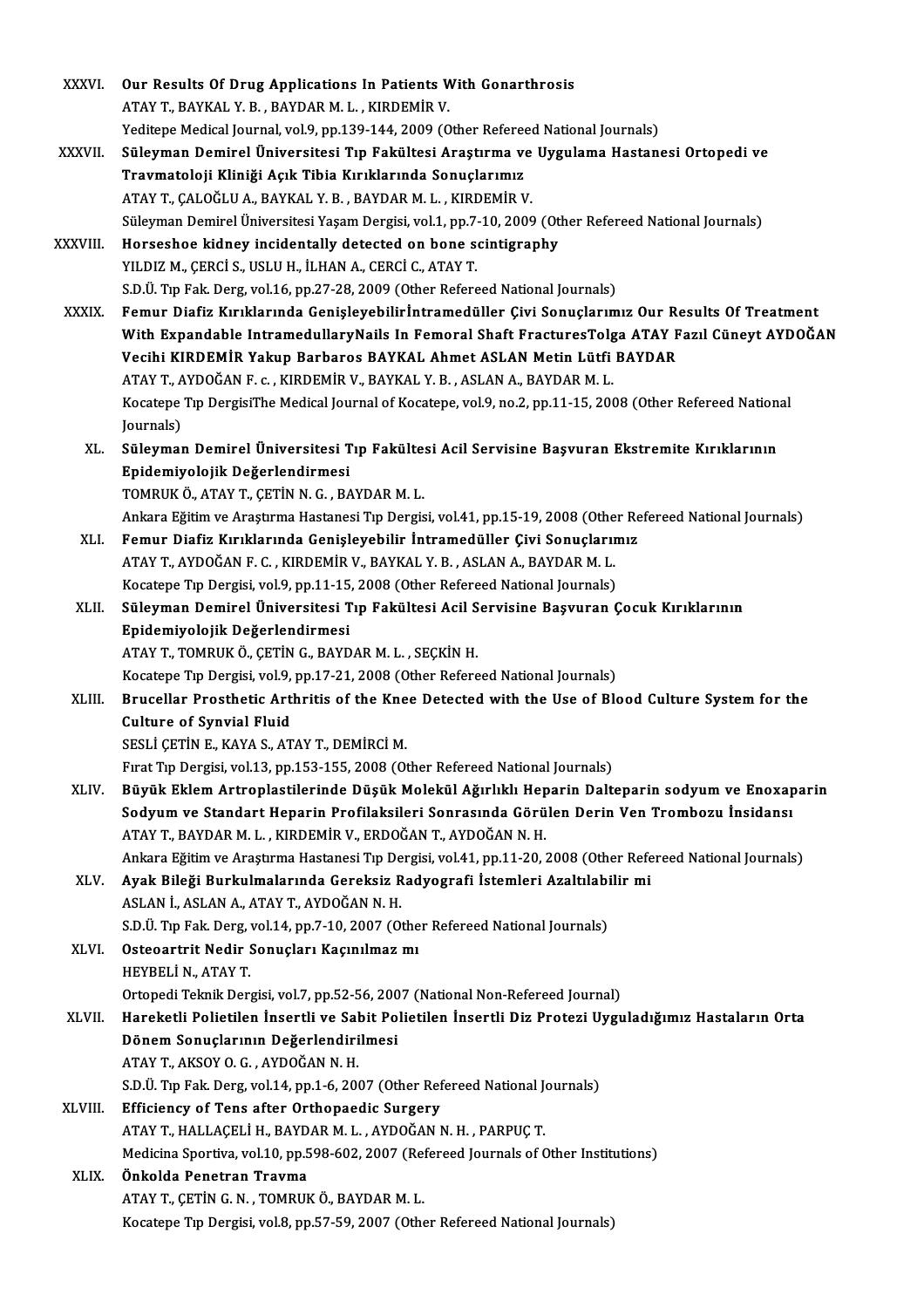L. Diabetik Ayak Bakımı ve Tedavisi<br>ATAV T. DOČUC C. D. **Diabetik Ayak Bakı**<br>ATAY T., DOĞUÇ G. D.<br><sup>Dinim Aylık Tın Dengi</sup> ATAY T., DOĞUÇ G. D.<br>Dirim Aylık Tıp Dergisi, pp.32-36, 2004 (National Non-Refereed Journal) ATAY T., DOĞUÇ G. D.<br>Dirim Aylık Tıp Dergisi, pp.32-36, 2004 (National Non-Refereed Journal)<br>LI. Kalça Kırığı Yada Artrozu Nedeniyle Artroplasti Uygulanan Hastalar Beslenmeli mi<br>HEVPELLN ATAY T. MIMCU E. E

# Dirim Aylık Tıp Dergisi, pp.32-36, 2<br>**Kalça Kırığı Yada Artrozu Ned**ı<br>HEYBELİ N., ATAY T., MUMCU E. F.<br>Haseki Tıp Bültoni vel 39, pp.11-1. Kalça Kırığı Yada Artrozu Nedeniyle Artroplasti Uygulanan Hastalar ]<br>HEYBELİ N., ATAY T., MUMCU E. F.<br>Haseki Tıp Bülteni, vol.39, pp.11-14, 2001 (Other Refereed National Journals) Haseki Tıp Bülteni, vol.39, pp.11-14, 2001 (Other Refereed National Journals)<br>Books & Book Chapters

00ks & Book Chapters<br>I. TOTBİD Dergisi, Eklemlerin Travmatik Çıkıkları ve Yaklaşım, Kalçanın Travmatik Çıkıkları<br>ATAV T MOCODA<br>TOTBID<br>ATAY T. **TOTBİD Dergisi, Eklemlerir**<br>ATAY T.<br>Bayt Yayın evi, İstanbul, 2019<br>Ayak Bilak Artraday Carral ATAY T.<br>Bayt Yayın evi, İstanbul, 2019<br>II. Ayak Bilek Artrodez Cerrahisi Komplikasyonlar (Artroskopik Artrodez Dışı)<br>ATAY T

- Bayt Yay<br>**Ayak Bi**<br>ATAY T.
	-

Ayak Bilek Artrodez Cerrahisi Komplikasyonlar (Artroskopik Artrodez Dışı)<br>ATAY T.<br>in: Ortopedi ve Travmatoloji de Komplikasyonlar, Kalenderer Ö, Güven M., Editor, Eflal Matbaacılık, Ankara, pp.477-ATAY T.<br>in: Ortoped<br>481, 2016<br>Ortopedi in: Ortopedi ve Travmatoloji de Komplikasyonlar, Kal<br>481, 2016<br>III. Ortopedi ve Spor Yaralanmaları Asistan Kitabı<br>ATAVT BASALÖ ERGAN S. BAYÇÜL V. KORKMAZ 9 481, 2016<br>Ortopedi ve Spor Yaralanmaları Asistan Kitabı<br>ATAY T., BASAL Ö., ERCAN S., BAYGÜL Y., KORKMAZ S., DURAN K. C. , TÜRK B., PAKSOY A. E. , SAHİN A. A. , GÜZEL Y

Ortopedi ve Spor Yaralanmaları As<br>ATAY T., BAŞAL Ö., ERCAN S., BAYGÜL )<br>Derman Tıbbi Yayıncılık, Ankara, 2015<br>Ostaakandrazlar Derman Tıbbi Yayıncılık, Ankara, 2015

### IV. Osteokondrozlar

Osteokondrozlar<br>ATAY T., BAYKAL Y. B.<br>in: Ortopedi ve Spor Yaralanmaları Asistan Kitabı, Tolga Atay, Editor, Derman Tıbbi Yayıncılık, Ankara, pp.469-507, ATAY<br>in: Ort<br>2015<br>Alt El in: Ortopedi ve Spor Yaralanmaları Asistan Kitabı,<br>2015<br>V. Alt Ekstremite kırıkları Ayak Bileği ve Ayak<br>ATAVT 2015<br>**Alt Ekst**<br>ATAY T.

Alt Ekstremite kırıkları Ayak Bileği ve Ayak<br>ATAY T.<br>in: Ortopedi ve Spor Yaralanmaları Asistan Kitabı, Tolga Atay, Editor, Derman Tıbbi Yayıncılık, Ankara, pp.301-311,<br>2015 ATAY<br>in: Ort<br>2015<br>Spor in: Ortopedi ve Spor Y.<br>2015<br>VI. Spor Yaralanmaları<br>CETİN G. BAVDAR M.L

2015<br>Spor Yaralanmaları<br>ÇETİN C., BAYDAR M. L. , ATAY T., BAYKAL Y. B.<br>Sdü, Isparta, 2010 Spor Yaralanmal<br>ÇETİN C., BAYDAR<br>Sdü, Isparta, 2010<br>OPTOPEDİ VE TP CETIN C., BAYDAR M. L., ATAY T., BAYKAL Y. B.<br>Sdü, Isparta, 2010<br>VII. **ORTOPEDI VE TRAVMATOLOJI Staj Notları**<br>Metin Lütfi B. KIRDEMIR V. YORCANCICIL H. B

Metin Lütfi B., KIRDEMİR V., YORGANCIGİL H., BAYKAL Y. B. , ATAY T.<br>SDÜ Basımevi.ISPARTA. 2010 ORTOPEDİ VE TRAVMATOL<br>Metin Lütfi B., KIRDEMİR V., Y<br>SDÜ Basımevi,ISPARTA, 2010

### Refereed Congress / Symposium Publications in Proceedings

- I. ART-7/PB 63 Revizyon total kalça protezi sebepleri ve sonuçlarıİbrahim Yıldız(1), Vecihi Kod dongross 7 symposiam i ashtations in Frocceangs<br>ART-7/PB - 63 Revizyon total kalça protezi sebepleri ve sonuçlarıİbrahim Yıldız(1), Vecihi<br>Kırdemir(1), Tolga Atay(1), Emrah Kovalak(1), Yakup Barbaros Baykal(1), Metin L ART-7/PB - 63 Revizyon total kalça protezi sebepleri ve sonuçları:<br>Kırdemir(1), Tolga Atay(1), Emrah Kovalak(1), Yakup Barbaros B<br>YILDIZ İ., KIRDEMİR V., ATAY T., KOVALAK E., BAYKAL Y. B., BAYDAR M. L.<br>29 HluseTürk Ortoped Kırdemir(1), Tolga Atay(1), Emrah Kovalak(1), Yakup Barbaros Baykal(1), Metin Lütfi Baydar(1)<br>YILDIZ İ., KIRDEMİR V., ATAY T., KOVALAK E., BAYKAL Y. B. , BAYDAR M. L.<br>29 .UlusaTürk Ortopedi ve Travmatloji KOngresi (Uluslar YILDIZ İ., KIRDEMİR V., ATAY T., KOVALAK E., BAYKAL Y. B. , BAYDAR M. L.<br>29 .UlusaTürk Ortopedi ve Travmatloji KOngresi (Uluslararası Katılımlı)22-27 Ekim 2019 Antalya, Antalya, Turkey,<br>22 - 27 October 2019, vol.53, pp.119 29 .UlusaTürk Ortopedi ve Travmatloji KOngresi (Uluslararası Katılımlı)22-27 Ekim 2019 Antalya, Antalya, Turkey,
- 22 27 October 2019, vol.53, pp.119<br>TR-11/PB 203 Humerus diyafiz nonunionlarının tedavisinde neden kilitli intramedüller çivi?Vecil<br>Kırdemir(1), Tolga Atay(1),Yakup Barbaros Baykal(1), Recep Dinçer(1), Devran Ceylan(1), TR-11/PB - 203 I<br>Kırdemir(1), Tol<sub>{</sub><br>Çağlar Duran(1)<br>KIRDEMİR V. ATAY Kırdemir(1), Tolga Atay(1),Yakup Barbaros Baykal(1), Recep Din<br>Çağlar Duran(1)<br>KIRDEMİR V., ATAY T., BAYKAL Y. B. , DİNÇER R., CEYLAN D., DURAN K. Ç.<br>20 HluseTürk Oxtonodi ve Traymatloji KOngresi (Hluslararsa: Katılımlı)22

KIRDEMİR V., ATAY T., BAYKAL Y. B., DİNÇER R., CEYLAN D., DURAN K. Ç.

**Çağlar Duran(1)**<br>KIRDEMİR V., ATAY T., BAYKAL Y. B. , DİNÇER R., CEYLAN D., DURAN K. Ç.<br>29 .UlusaTürk Ortopedi ve Travmatloji KOngresi (Uluslararası Katılımlı)22-27 Ekim 2019 Antalya, Antalya, Turkey,<br>22 - 27 October 2019 29 .UlusaTürk Ortopedi ve Travmatloji KOngresi (Uluslararası Katılımlı)22-27 Ekim 2019 Antalya, Antalya, Turko<br>22 - 27 October 2019, vol.53, pp.158<br>III. Periprostetik femoral non-unionda ve defektif femoral yetmezliğinde u

22 - 27 October 2019, vol.53, pp.158<br>Periprostetik femoral non-unionda ve defektif femoral yetmezliğinde uyg<br>segmental kemik köprü (osteobridge) tedavisinin 5 yıllık sonucu:Bir olgu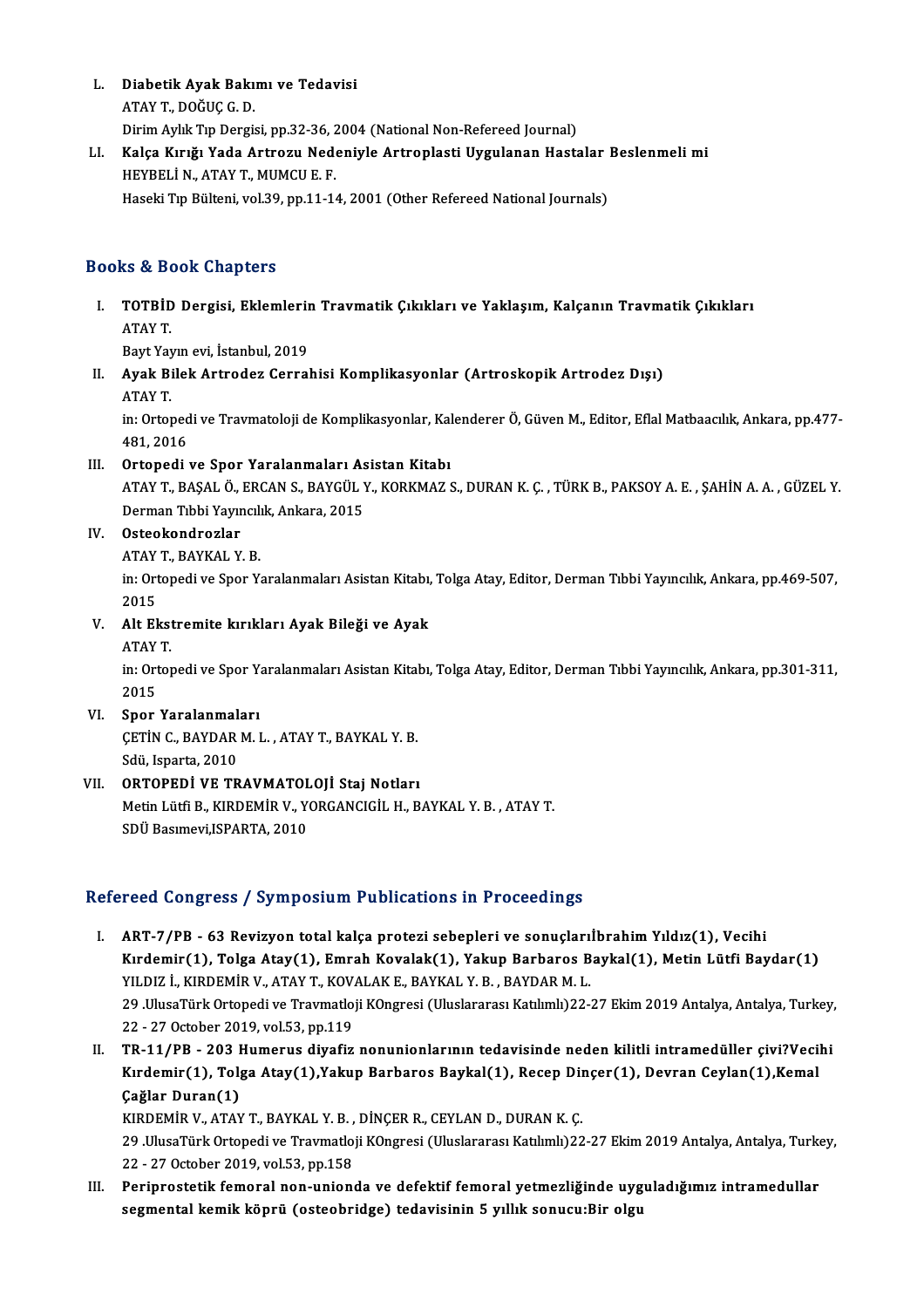ATAYT.,DİNÇERR.,BAYKAL Y.B. ,KIRDEMİRV.

29.UlusalTürkOrtopediveTravmatolojiKongresi,22 -27October 2019

ATAY T., DİNÇER R., BAYKAL Y. B. , KIRDEMİR V.<br>29. Ulusal Türk Ortopedi ve Travmatoloji Kongresi, 22 - 27 October 2019<br>IV. Travma sonrası yoğun bakım takibinde atlanmış kalça kırığının heterotropik ossifikasyon ile<br>ivi 29. Ulusal T<br><mark>Travma so</mark><br>iyileşmesi<br><sup>ATAV T. BA</sup> Travma sonrası yoğun bakım takibinde atlanmış kalç<br>iyileşmesi<br>ATAY T., BAYDAR M. L. , AKSOY A., DİNÇER R., BAYKAL Y. B.<br>29 Ulucal Türk Ortopedi ve Traymatoloji Kongresi 22, 27 ( iyileşmesi<br>ATAY T., BAYDAR M. L. , AKSOY A., DİNÇER R., BAYKAL Y. B.<br>29. Ulusal Türk Ortopedi ve Travmatoloji Kongresi, 22 - 27 October 2019

- ATAY T., BAYDAR M. L. , AKSOY A., DİNÇER R., BAYKAL Y. B.<br>29. Ulusal Türk Ortopedi ve Travmatoloji Kongresi, 22 27 October 2019<br>20. Revizyon diz protezlerinde etyoloji ve sağkalımı etkileyen faktörlerin karşılaştırılması 29. Ulusal Türk Ortopedi ve Travmatoloji M<br>**Revizyon diz protezlerinde etyoloji v**<br>KAYA İ., ATAY T., DİNÇER R., BAYKAL Y. B.<br>29. Ulusal Türk Ortopedi ve Travmatoloji k Revizyon diz protezlerinde etyoloji ve sağkalımı etkileyen faktörl<br>KAYA İ., ATAY T., DİNÇER R., BAYKAL Y. B.<br>29. Ulusal Türk Ortopedi ve Travmatoloji Kongresi, 22 - 27 October 2019<br>Komman paranaal sinin paralizisiyle sanıy KAYA İ., ATAY T., DİNÇER R., BAYKAL Y. B.<br>29. Ulusal Türk Ortopedi ve Travmatoloji Kongresi, 22 - 27 October 2019<br>VI. Kommon peroneal sinir paralizisiyle sonuçlanan intranöral ganglion kistleri: Nadir iki olgu sunumu<br>D
- 29. Ulusal Türk Ortopedi ve Travmatoloji Kongresi, 22 .<br>**Kommon peroneal sinir paralizisiyle sonuçlanan i**<br>DİNÇER R., BAYKAL Y. B. , ATAY T., KAYA İ., DURAN K. Ç.<br>29. Ulusal Türk Ortopedi ve Travmatalaji Kongresi, 22 Kommon peroneal sinir paralizisiyle sonuçlanan intranöral gangl<br>DİNÇER R., BAYKAL Y. B. , ATAY T., KAYA İ., DURAN K. Ç.<br>29. Ulusal Türk Ortopedi ve Travmatoloji Kongresi, 22 - 27 October 2019<br>Humerus diyafir nanunianlarını DİNÇER R., BAYKAL Y. B. , ATAY T., KAYA İ., DURAN K. Ç.<br>29. Ulusal Türk Ortopedi ve Travmatoloji Kongresi, 22 - 27 October 2019<br>29. VII. Humerus diyafiz nonunionlarının tedavisinde neden kilitli intramedullar çivi?
- 29. Ulusal Türk Ortopedi ve Travmatoloji Kongresi, 22 27 October 2019<br>Humerus diyafiz nonunionlarının tedavisinde neden kilitli intram<br>KIRDEMİR V., ATAY T., BAYKAL Y. B. , DİNÇER R., CEYLAN D., DURAN K. Ç.<br>20. Ulusal Tür Humerus diyafiz nonunionlarının tedavisinde neden kilitli intram<br>KIRDEMİR V., ATAY T., BAYKAL Y. B. , DİNÇER R., CEYLAN D., DURAN K. Ç.<br>29. Ulusal Türk Ortopedi ve Travmatoloji Kongresi, 22 - 27 October 2019<br>Bevizuen tetal
- 29. Ulusal Türk Ortopedi ve Travmatoloji Kongresi, 22 27 October 2019<br>VIII. Revizyon total kalça protezi sebepleri ve sonuçları
- YILDIZ İ.,KIRDEMİRV.,ATAYT.,KOVALAKE.,BAYKAL Y.B. ,BAYDARM.L. 29.UlusalTürkOrtopediveTravmatolojiKongresi,Turkey,22 -27October 2019
- IX. Geriatrik kalça kırıklarında Posterior Mini-İnsizyonla Parsiyel Endoprotez uygulaması DİNÇER R., BURÇ H., BAYKAL Y. B., ATAY T., KIRDEMİR V., PAKSOY A. E. Geriatrik kalça kırıklarında Posterior Mini-İnsizyonla Parsiyel Endoprotez uygulaması<br>DİNÇER R., BURÇ H., BAYKAL Y. B. , ATAY T., KIRDEMİR V., PAKSOY A. E.<br>1st International Congress onMedical Sciences and Biotechnology, U
- X. Geriatrik Kalça Kırıklarında Posterior Mini-insizyonla Parsiyel Endoprotez Uygulaması: Retrospektif 1st Internatio<br>Geriatrik Ka<br>Bir Çalışma<br>DiNCEP P. Pl Geriatrik Kalça Kırıklarında Posterior Mini-insizyonla Parsiy<br>Bir Çalışma<br>DİNÇER R., BURÇ H., BAYKAL Y. B. , ATAY T., KIRDEMİR V., AKSOY A.<br>1. Uluslararası Sağlık Bilimlari ve Biyotekneleji Kongresi 14, 16 Oct Bir Çalışma<br>DİNÇER R., BURÇ H., BAYKAL Y. B. , ATAY T., KIRDEMİR V., AKSOY A.<br>1. Uluslararası Sağlık Bilimleri ve Biyoteknoloji Kongresi, 14 - 16 October 2019<br>GERLATRİK KALCA KIRIKLARINDA ROSTERİOR MİNİ İNSİZVONLA RAR:
	-
	-
- DİNÇER R., BURÇ H., BAYKAL Y. B. , ATAY T., KIRDEMİR V., AKSOY A.<br>1. Uluslararası Sağlık Bilimleri ve Biyoteknoloji Kongresi, 14 16 October 2019<br>XI. GERİATRİK KALÇA KIRIKLARINDA POSTERİOR MİNİ-İNSİZYONLA PARSİYEL ENDOPRO 1. Uluslararası Sağlık Bilimleri ve Biyoteknoloji Kongride Kalışması: RETROSPEKTİF BİR ÇALIŞMA<br>UYGULAMASI: RETROSPEKTİF BİR ÇALIŞMA<br>DİNCEP P. BURC H. BAYKAL V. B., ATAV T. KIRDI GERİATRİK KALÇA KIRIKLARINDA POSTERİOR MİNİ-İNSİZYOI<br>UYGULAMASI: RETROSPEKTİF BİR ÇALIŞMA<br>DİNÇER R., BURÇ H., BAYKAL Y. B. , ATAY T., KIRDEMİR V., PAKSOY A.<br>1. ULUSLARASI SAĞLIY BİLİM ERLVE BİYOTEKNOLOU KONCRESİ UYGULAMASI: RETROSPEKTİF BİR ÇALIŞMA<br>DİNÇER R., BURÇ H., BAYKAL Y. B. , ATAY T., KIRDEMİR V., PAKSOY A.<br>1. ULUSLARARASI SAĞLIK BİLİMLERİ VE BİYOTEKNOLOJİ KONGRESİ, 14 - 16 October 2019<br>Praliminary rasulta af a naval knas a

DİNÇER R., BURÇ H., BAYKAL Y. B. , ATAY T., KIRDEMİR V., PAKSOY A.<br>1. ULUSLARARASI SAĞLIK BİLİMLERİ VE BİYOTEKNOLOJİ KONGRESİ, 14 - 16 October 2019<br>XII. Preliminary results of a novel knee arthrodesis system for the manage 1. ULUSLARARASI SAĞLIK BİLİMLERİ V<br>Preliminary results of a novel knee<br>periprosthetic knee joint infection<br>büyükdeğan k. AYVAZ M. GAĞLAR Ö. A

büyükdoğan k., AYVAZ M., ÇAĞLAR Ö., ATAY T. periprosthetic knee joint infection<br>büyükdoğan k., AYVAZ M., ÇAĞLAR Ö., ATAY T.<br>isols 2019, atina, Greece, 11 - 14 September 2019<br>Terrible triad sennası dirsek betenetenik ess

### büyükdoğan k., AYVAZ M., ÇAĞLAR Ö., ATAY T.<br>isols 2019, atina, Greece, 11 - 14 September 2019<br>XIII. Terrible triad sonrası dirsek heterotopik ossifikasyon debritmanında saptanan ihmal edilmiş radius<br>hası komponenti isols 2019, atina, Gi<br>Terrible triad sol<br>başı komponenti<br>DİNGER B. KAYA İ Terrible triad sonrası dirsek heterotopik ossifikasyon debritmanında sap<br>başı komponenti<br>DİNÇER R., KAYA İ., DURAN K. Ç. , KIRDEMİR V., ATAY T., BAYKAL Y. B. , PINAR H. B.<br>4. Uluslararesi Ortanedik Trauma Kampı, İsmin Turk başı komponenti<br>DİNÇER R., KAYA İ., DURAN K. Ç. , KIRDEMİR V., ATAY T., BAYKAL Y. B. , PINAR H. B.<br>4. Uluslararası Ortopedik Travma Kampı, İzmir, Turkey, 25 - 28 April 2019

## DİNÇER R., KAYA İ., DURAN K. Ç. , KIRDEMİR V., ATAY T., BAYKAL Y. B. , PINAR H. B.<br>4. Uluslararası Ortopedik Travma Kampı, İzmir, Turkey, 25 - 28 April 2019<br>XIV. Yetişkin distal humerus eklem içi uzanımlı kırıklarda pa 4. Uluslararası Ortopedik<br>Yetişkin distal humeru<br>orta dönem sonuçları<br>KIRDEMİR V. ATAVT D Yetişkin distal humerus eklem içi uzanımlı kırıklarda paratris<br>orta dönem sonuçları<br>KIRDEMİR V., ATAY T., DİNÇER R., KAYA İ., BAYKAL Y. B. , PINAR H. B.<br>4. uluqlararası Oxtanadik Trauma Kampı, İsmir Turkay 25,, 28 April 2

orta dönem sonuçları<br>KIRDEMİR V., ATAY T., DİNÇER R., KAYA İ., BAYKAL Y. B. , PINAR H. B.<br>4. uluslararası Ortopedik Travma Kampı, İzmir, Turkey, 25 - 28 April 2019<br>PZ4 Asık posterior dirsek sıkığı ile beraber brakkiyel ert KIRDEMİR V., ATAY T., DİNÇER R., KAYA İ., BAYKAL Y. B. , PINAR H. B.<br>4. uluslararası Ortopedik Travma Kampı, İzmir, Turkey, 25 - 28 April 2019<br>XV. P74 Açık posterior dirsek çıkığı ile beraber brakkiyal arter komplet rü

4. uluslararası Ortopedik Travma Kampı, İzmir, Turkey, 25 - 28 April 20<br>P74 Açık posterior dirsek çıkığı ile beraber brakkiyal arter kor<br>KOVALAK E., KAYA İ., PINAR H. B. , DURAN K. Ç. , ATAY T., KIRDEMİR V.<br>29 III USAL TÜR 28.ULUSAL TÜRK ORTOPEDİ ve TRAVMATOLOJİ KONGRESİ, Antalya, Turkey, 30 October - 04 November 2018,<br>vol.52. pp.152-153 KOVALAK E., KAYA İ., PINAR H. B., DURAN K. Ç., ATAY T., KIRDEMİR V. 28.ULUSAL TÜRK ORTOPEDİ ve TRAVMATOLOJİ KONGRESİ, Antalya, Turkey, 30 October - 04 November 201<br>vol.52, pp.152-153<br>XVI. P73 Asetabulum kırığı ve posterior kalça çıkığına eşlik eden ve grafiede bulgu vermeyen femur<br>boyun kı

# vol.52, pp.152-153<br>P73 Asetabulum kırığı ve<br>boyun kırığıOlgu sunumu<br>ATAVT BAVYAL V B. DURA P73 Asetabulum kırığı ve posterior kalça çıkığına eşlik ed<br>boyun kırığıOlgu sunumu<br>ATAY T., BAYKAL Y. B. , DURAN K. Ç. , PINAR H. B. , KIRDEMİR V.<br>29 ULUSAL TÜRK ORTOREDİ ve TRAVMATOLOU KONGRESİ ARK

ATAY T., BAYKAL Y. B., DURAN K. C., PINAR H. B., KIRDEMİR V.

boyun kırığıOlgu sunumu<br>ATAY T., BAYKAL Y. B. , DURAN K. Ç. , PINAR H. B. , KIRDEMİR V.<br>28.ULUSAL TÜRK ORTOPEDİ ve TRAVMATOLOJİ KONGRESİ, Antalya, Turkey, 30 October - 04 November 2018,<br>vol.52, pp.152-153

XVII. Açık Kırıklara Yaklaşım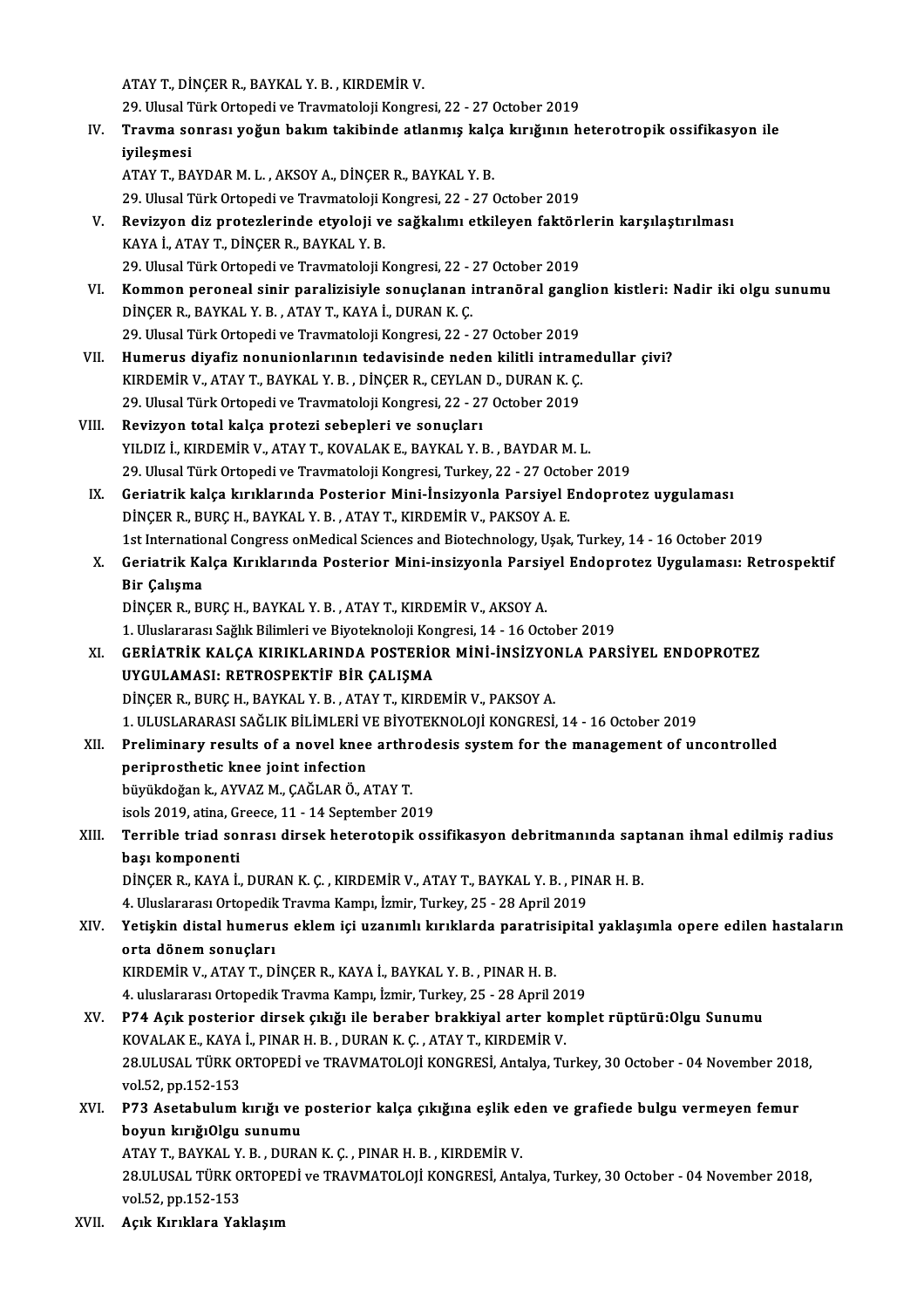|        | ATAY T                                                                                      |
|--------|---------------------------------------------------------------------------------------------|
|        | 15. Temel Ortopedik Travma Eğitim Toplantısı, Ankara, Turkey, 31 August - 01 September 2018 |
| XVIII. | Ankle arthroplasty. Indications technique                                                   |
|        | <b>ATAVT</b>                                                                                |

15. Tem<br>Ankle a<br>ATAY T.

Ankle arthroplasty. Indications technique<br>ATAY T.<br>7th Meeting of the International Mediterranean Society of Orthopaedic Surgery, 22 - 24 March 2018<br>Cannas Bin Acısının Cocukluk Cağı Tin 3 Sungakandilar Humarus Kırıklarında

## ATAY T.<br>7th Meeting of the International Mediterranean Society of Orthopaedic Surgery, 22 - 24 March 2018<br>XIX. Çapraz Pin Açısının Çocukluk Çağı Tip 3 Suprakondiler Humerus Kırıklarında Stabiliteye Etkisi Var<br>m1? 7th I<br>Çapı<br>mı?<br><sub>KOV</sub> Çapraz Pin Açısının Çocukluk Çağı T<br>mı?<br>KOVALAK E., ATAY T., SEFETTİNOĞLU F.<br>2. Ulucal Cosuk Ortonodi Konsresi Turk

mı?<br>KOVALAK E., ATAY T., SEFETTİNOĞLU F.<br>2. Ulusal Çocuk Ortopedi Kongresi, Turkey, 16 - 18 March 2018<br>Dejeneratif Artritte Tedevi Sesenekleri

## KOVALAK E., ATAY T., SEFETTİNOĞLU F.<br>2. Ulusal Çocuk Ortopedi Kongresi, Turkey, 1<br>XX. Dejeneratif Artritte Tedavi Seçenekleri<br>ATAY T. 2. Ulusal<br>Dejener<br>ATAY T.<br>27. Ulus

27. Ulusal Türk Ortopedi ve Travmatoloji Kongresi, Antalya, Turkey, 24 - 29 October 2017

ATAY T.<br>27. Ulusal Türk Ortopedi ve Travmatoloji K<br>XXI. Üst Ekstremitede Sık Görülen Kırıklar<br>4TAV T 27. Ulus<br>**Üst Eks**<br>ATAY T

Üst Ekstremitede Sık Görülen Kırıklar<br>ATAY T.<br>27. Ulusal Türk Ortopedi ve Travmatoloji Kongresi, 24 - 29 October 2017<br>CANDİDA ALBİCANS, PERİPROSTETİK EKLEM ENEEKSİYONU ETK

## ATAY T.<br>27. Ulusal Türk Ortopedi ve Travmatoloji Kongresi, 24 - 29 October 2017<br>XXII. CANDİDA ALBİCANS: PERİPROSTETİK EKLEM ENFEKSİYONU ETKENİ<br>KOVALAK E., ATAY T., BAYKAL Y. B. , KIRDEMİR V., BAYINDIR A. 27. Ulusal Türk Ortopedi ve Travmatoloji Kongresi, 24 - 29 Octo<mark>CANDIDA ALBICANS: PERIPROSTETIK EKLEM ENFEKSIY</mark><br>KOVALAK E., ATAY T., BAYKAL Y. B. , KIRDEMİR V., BAYINDIR A.<br>27. ULUSAL TÜRK ORTOPEDI VE TRAVMATOLOU KONGRESI,

```
27. ULUSAL TÜRK ORTOPEDİ VE TRAVMATOLOJİ KONGRESİ, Antalya, Turkey, 24 - 29 October 2017, vol.51, pp.219
```
### XXIII. Total Kalça Artroplastisi:Neden Revizyon Yapıyoruz? 27. ULUSAL TÜRK ORTOPEDİ VE TRAVMATOLOJİ I<br>Total Kalça Artroplastisi:Neden Revizyon Ya<br>ATAY T., KOVALAK E., BAYKAL Y. B. , KIRDEMİR V.<br>27 Huyal Türk Ortopedi ve Traumatoloji kanaresi 27 Ulusal Türk Ortopedi ve Travmatoloji kongresi (uluslararası Katılımlı), İstanbul, Turkey, 24 - 29 October 2017, vol.51, pp.15 ATAY T., KOV.<br>27 Ulusal Tür<br>vol.51, pp.15<br>TOTAL KAL6

# 27 Ulusal Türk Ortopedi ve Travmatoloji kongresi (uluslararası Katılımlı)<br>vol.51, pp.15<br>XXIV. TOTAL KALÇA ARTROPLASTİSİ: NEDEN REVİZYON YAPIYORUZ?<br>ATAV T. KOVALAKE RAYKAL V R. KIRDEMİR V. vol51, pp.15<br>**TOTAL KALÇA ARTROPLASTİSİ: NEDEN REVİ**<br>ATAY T., KOVALAK E., BAYKAL Y. B. , KIRDEMİR V.<br>27. ULUSAL TÜRK ORTOREDI VE TRAVMATOLOJI I

TOTAL KALÇA ARTROPLASTİSİ: NEDEN REVİZYON YAPIYORUZ?<br>ATAY T., KOVALAK E., BAYKAL Y. B. , KIRDEMİR V.<br>27. ULUSAL TÜRK ORTOPEDİ VE TRAVMATOLOJİ KONGRESİ, Antalya, Turkey, 24 - 29 October 2017, vol.51, pp.15<br>Candida AlbisansP

# ATAY T., KOVALAK E., BAYKAL Y. B. , KIRDEMİR V.<br>27. ULUSAL TÜRK ORTOPEDİ VE TRAVMATOLOJİ KONGR<br>XXV. Candida AlbicansPeriprostetil Eklem infeksiyonua<br>2007ALAK E. ATAY T. BAYKAL Y. B., KIBDEMİR V. BAYIN

27. ULUSAL TÜRK ORTOPEDİ VE TRAVMATOLOJİ KONGRESİ, Antandida AlbicansPeriprostetil Eklem infeksiyonua<br>KOVALAK E., ATAY T., BAYKAL Y. B. , KIRDEMİR V., BAYINDIR A.<br>27 Huyal Türk Ortopedi ve Traymatoloji kongresi (uluslarara 27U. Candida AlbicansPeriprostetil Eklem infeksiyonua<br>27 KOVALAK E., ATAY T., BAYKAL Y. B. , KIRDEMİR V., BAYINDIR A.<br>27 Ulusal Türk Ortopedi ve Travmatoloji kongresi (uluslararası Katılımlı), İstanbul, Turkey, 24 - 29 Oct KOVALAK E., ATAY T., BAYKAL Y. B., KIRDEMİR V., BAYINDIR A. vol 51, pp 219

### XXVI. Sakrum Kırıkları<br>ATAY T.

VIII. Pelvis-Asetabulum Kırıkları Cerrahi Tedavisi Uygulamalı Eğitim Toplantısı, Antalya, Turkey, 4 - 06 May 2017

### ATAY T.<br>VIII. Pelvis-Asetabulum Kırıkları Cerrahi Tedavisi Uyg<br>XXVII. total diz protezinde neden revizyon yapıyoruz<br>VOVALAK E. ATAY T. BAYKAL Y. B. KIRDEMİR V. VIII. Pelvis-Asetabulum Kırıkları Cerrahi Tedavisi U<br>total diz protezinde neden revizyon yapıyorı<br>KOVALAK E., ATAY T., BAYKAL Y. B. , KIRDEMİR V.<br>Kamil: Eldam 2017 (Uluslararası Katılımlı) 27., 01. total diz protezinde neden revizyon yapıyoruz<br>KOVALAK E., ATAY T., BAYKAL Y. B. , KIRDEMİR V.<br>Kemik Eklem 2017 (Uluslararası Katılımlı), 27 - 01 April 2017<br>TOTAL DİZ ARTRORLASTİSİ, NEDEN REVİZVON YARIYO KOVALAK E., ATAY T., BAYKAL Y. B. , KIRDEMİR V.<br>Kemik Eklem 2017 (Uluslararası Katılımlı), 27 - 01 April 2017<br>XXVIII. TOTAL DİZ ARTROPLASTİSİ: NEDEN REVİZYON YAPIYORUZ?<br>KOVALAK E. ATAY'T. BAYKAL V. B., KIRDEMİR V.

# Kemik Eklem 2017 (Uluslararası Katılımlı), 27 - 01<br>**TOTAL DİZ ARTROPLASTİSİ: NEDEN REVİZYOR**<br>KOVALAK E., ATAY T., BAYKAL Y. B. , KIRDEMİR V.<br>KEMİK EKLEM 2017, Antalya Turkay, 27 Anril , 01 TOTAL DİZ ARTROPLASTİSİ: NEDEN REVİZYON YAPIYORUZ?<br>KOVALAK E., ATAY T., BAYKAL Y. B. , KIRDEMİR V.<br>KEMİK EKLEM 2017, Antalya, Turkey, 27 April - 01 May 2017, pp.100<br>Spora güyenli gori dönüş kritorlerinin yeterliliği

## KOVALAK E., ATAY T., BAYKAL Y. B., KIRDEMİR V.<br>KEMİK EKLEM 2017, Antalya, Turkey, 27 April - 01 May<br>XXIX. Spora güvenli geri dönüş kriterlerinin yeterliliği KEMİK EKLEM 2017, Antalya, Turkey, 27 April - 01 May 2017, pp.<br>Spora güvenli geri dönüş kriterlerinin yeterliliği<br>ERCAN S., DEMİR H. M. , BAYGÜL Y., TURGAY O., ATAY T., ÇETİN C.<br>12 TUSYAD kongresi İstanbul Turkey, 22, 26 N Spora güvenli geri dönüş kriterlerinin yeterliliği<br>ERCAN S., DEMİR H. M. , BAYGÜL Y., TURGAY O., ATAY T., ÇETİN C.<br>13.TUSYAD kongresi, İstanbul, Turkey, 22 - 26 November 2016, vol.5<br>YANIK SONBASI CELİSEN BİLATERAL DİZ ELEK

### ERCAN S., DEMİR H. M. , BAYGÜL Y., TURGAY O., ATAY T., ÇETİN C.<br>13.TUSYAD kongresi, İstanbul, Turkey, 22 - 26 November 2016, vol.5<br>XXX. YANIK SONRASI GELİŞEN BİLATERAL DİZ FLEKSİYON KONTRAKTÜRÜNÜN İLİZAROV TİPİ SİRKÜLE 13.TUSYAD kongresi, İstanbul, Turkey, 22 - 26 November 20<br>YANIK SONRASI GELİŞEN BİLATERAL DİZ FLEKSİYON<br>EKSTERNAL FİKSATÖR İLE TEDAVİSİ OLGU SUNUMU<br>ATAV T **YANIK:<br>EKSTEF<br>ATAY T** EKSTERNAL FİKSATÖR İLE TEDAVİSİ OLGU SUNUMU<br>ATAY T.<br>26. Ulusal Türk Ortopedi ve Travmatoloji Kongresi, Turkey, 25 - 30 October 2016<br>Batlarda serrebi olarak indüklenmiş fomur bası esteenekresunun tedev

## ATAY T.<br>26. Ulusal Türk Ortopedi ve Travmatoloji Kongresi, Turkey, 25 - 30 October 2016<br>XXXI. Ratlarda cerrahi olarak indüklenmiş femur başı osteonekrozunun tedavisinde epidermal büyüme<br>faktörünün etkinliği 26. Ulusal Türk Ortope<br><mark>Ratlarda cerrahi ola</mark><br>faktörünün etkinliği<br>PASAL Ö. ATAVT PAN

BAŞALÖ.,ATAYT.,BAYKAL Y.B. ,ÇİRİŞ İ.M. ,TURGAYO.

26. Ulusal Türk Ortopedi ve Travmatoloji Kongresi, Antalya, Turkey, 25 - 30 October 2016, vol.50, pp.49

BAŞAL Ö., ATAY T., BAYKAL Y. B. , ÇİRİŞ İ. M. , TURGAY O.<br>26. Ulusal Türk Ortopedi ve Travmatoloji Kongresi, Antalya, Turkey, 25 - 30 October 2012<br>XXXII. Grand Mal Nöbet Sonrası Atlanmış Bilateral Omuz Kırıklı Çıkığı O 26. Ulusal Türk Ortopedi ve Travmatoloji Kongresi, Anta<br><mark>Grand Mal Nöbet Sonrası Atlanmış Bilateral Omuz</mark><br>KOVALAK E., BAŞAL Ö., BAYKAL Y. B. , YILDIZ İ., ATAY T.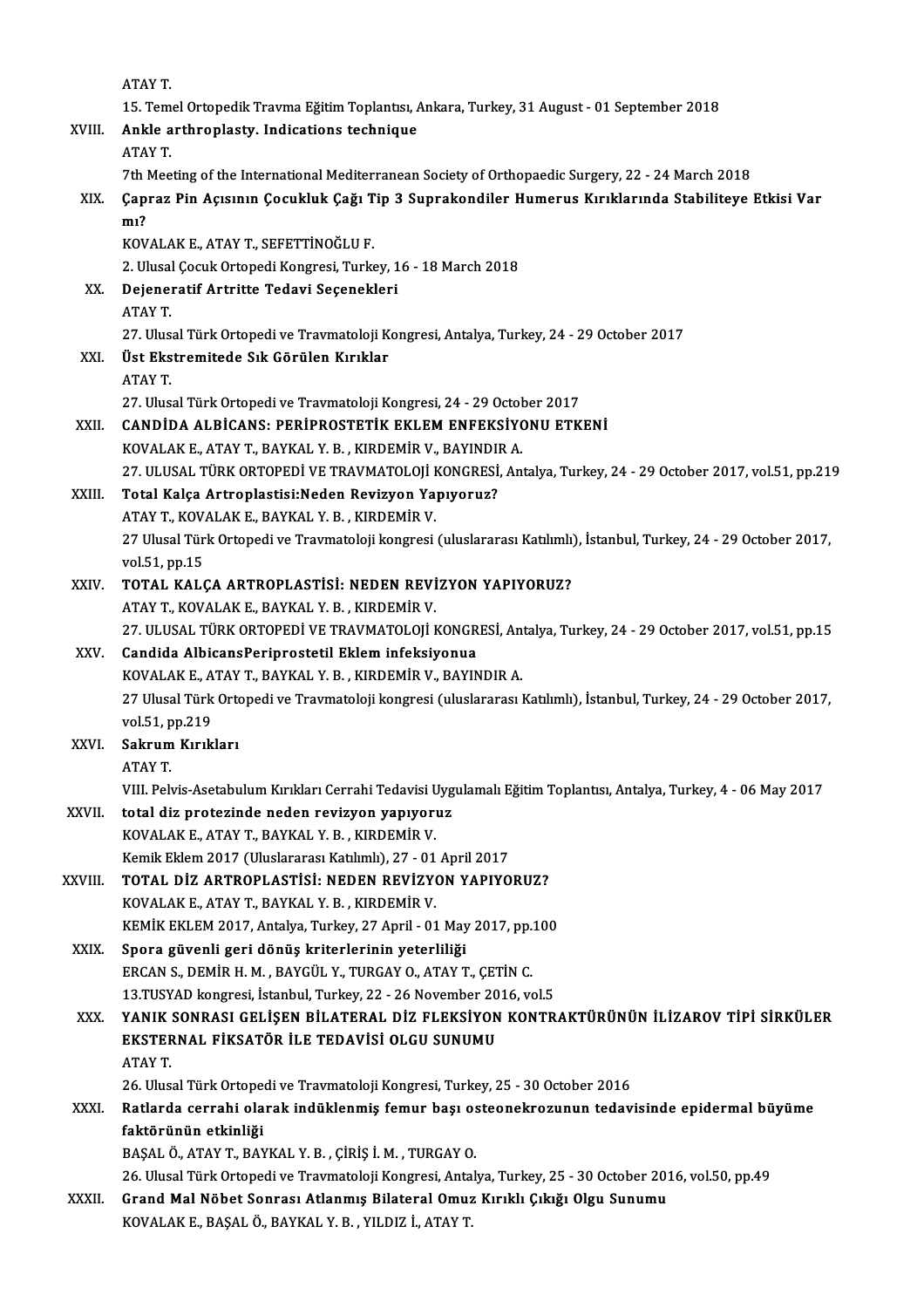|              | 26. Ulusal Türk Ortopedi ve Travmatoloji Kongresi, Antalya, Turkey, 25 - 30 October 2016, vol.50, pp.193-194          |
|--------------|-----------------------------------------------------------------------------------------------------------------------|
| XXXIII.      | İhmal Edilmiş Bilateral Posterior Klaça Çıkığı Olgu Sunumu                                                            |
|              | ATAY T., KOVALAK E., TÜRK B., PINAR H. B., BAYKAL Y. B.                                                               |
|              | 26. Ulusal Türk Ortopedi ve Travmatoloji Kongresi, Antalya, Turkey, 25 - 30 October 2016, vol.50, pp.149              |
| XXXIV.       | İhmal Edilmiş Redükte Edilemeyen Anterior Omuz Çıkığı Olgusu Subskapularis Tendon                                     |
|              | İnterpozisyonu ve Biseps Tendon Uzun Başının Posterior Dislokasyonu                                                   |
|              | ATAY T., BAŞAL Ö., KOVALAK E., TURGAY O., KIRDEMİR V.                                                                 |
|              | 26. Ulusal Türk Ortopedi ve Travmatoloji Kongresi, Antalya, Turkey, 25 - 30 October 2016, vol.50, pp.183              |
| <b>XXXV</b>  | İzole Medial Subtalar Eklem Çıkığı Olgu Sunumu                                                                        |
|              | KOVALAK E., YILDIZ İ., ATAY T., KORKMAZ S., YORGANCIGİL H.                                                            |
|              | 26. Ulusal Türk Ortopedi ve Travmatoloji Kongresi, Turkey, 25 - 30 October 2016, vol 50, pp.144                       |
| <b>XXXVI</b> | İskelet Traksiyonları Çok mu Masum Bir Kr Osteomiyelit Vakası                                                         |
|              | DİNÇER R., ATAY T., BAŞAL Ö.                                                                                          |
|              | 26. Ulusal Türk Ortopedi ve Travmatoloji Kongresi, ANATALYA, Turkey, 25 - 30 October 2016, vol.50, pp.188             |
| XXXVII.      | Yanık Sonrası Gelişen Bilateral Diz Fleksiyon Kontraktürünün İlizarov Tipi Sirküler Ekstansör İle                     |
|              | Tedavisi Olgu Sunumu                                                                                                  |
|              | ATAY T., KOVALAK E., KAYA İ., KIRDEMİR V.                                                                             |
|              | 26. Ulusal Türk Ortopedi ve Travmatoloji Kongresi, Antalya, Turkey, 25 - 30 October 2016, vol.50, pp.149-150          |
| XXXVIII.     | Accuracy of distal long femur nail locking with different techniques                                                  |
|              | KIRDEMİR V., BAŞAL Ö., ATAY T., BAYKAL Y. B.<br>Osteosynthese International 2016, 22 - 24 October 2016, vol.47, pp.27 |
| <b>XXXIX</b> | yanık sonrası gelişen bilateral diz fleksiyon kontraktürünün illizarov türü eksternal fiksatör ile                    |
|              | tedavisi                                                                                                              |
|              | ATAY T., KOVALAK E., KAYA İ., KIRDEMİR V.                                                                             |
|              | 26. ULUSAL TÜRK ORTOPEDİ VE TRAVMATOLOJİ KONGRESİ, Antalya, Turkey, 25 - 30 October 2016, vol 50, pp.149-             |
|              | 150                                                                                                                   |
| XL.          | ihmal edilmiş redükte edilmeyen anterior omuz çıkığı olgusu subskapularis tendon interpozisyonu                       |
|              | ve biseps tendon uzun başının posterior dislokasyonu                                                                  |
|              | ATAY T. BASAL Ö. KOVALAK E. TURGAY O. KIRDEMİR V.                                                                     |
|              | 26. Ulusal Türk Ortopedi ve Travmatoloji Kongresi, Antalya, Turkey, 25 - 30 October 2016, vol.50, pp.183              |
| XLI.         | İZOLE MEDİAL SUBTALAR EKLEM ÇIKIĞI                                                                                    |
|              | KOVALAK E., YILDIZ İ., ATAY T., KORKMAZ S., YORGANCIGİL H.                                                            |
|              | 26. ULUSAL TÜRK ORTOPEDİ VE TRAVMATOLOJİ KONGRESİ, Antalya, Turkey, 25 October 2106 - 30 October 2016,                |
|              | vol 50, pp 144                                                                                                        |
| XLII.        | Ayak bileği artrozu etiyopatogenez ve tedavi seçenekleri                                                              |
|              | ATAY T.                                                                                                               |
|              | 11. Ayak ve Ayak Bileği Cerrahisi Kursu, İstanbul, Turkey, 23 - 24 September 2016                                     |
| XLIII.       | Posterior Topuk Ağrısı                                                                                                |
|              | ATAY T.                                                                                                               |
|              | 25. TOTBİD Kongresi, Antalya, Turkey, 29 - 31 October 2015                                                            |
| XLIV.        | Pelvis Kırıkları Biyomekaniği                                                                                         |
|              | <b>ATAY T</b><br>Zafer Ortopedi Toplantısı, Afyon, Turkey, 29 - 30 August 2015                                        |
| XLV.         | Çocuklarda Humerus Suprakondiler Kırıklarında Cerrahi Tedavi Sonuçlarımız                                             |
|              | KOŞUCU T., ATAY T., TURGAY O., KARAKÖSE S., BAŞAL Ö.                                                                  |
|              | Kemik Eklem Kongresi 2015, Antalya, Turkey, 08 August 2015                                                            |
| XLVI.        | Osteomiyelit ve kistle karışan bir introsseöz yabancı cisim reaksiyonu                                                |
|              | TURGAY O., ATAY T., BURÇ H., KARAKÖSE S., DİNÇER R., KIRDEMİR V.                                                      |
|              | 24. Ulusal Türk Ortopedi ve Travmatoloji Kongresi, P-52, Antalya, 2014, Turkey, 14 April 2014                         |
| XLVII.       | Disloke bipolar hemiartroplastinin redüksiyonu esnasında görülen bir komplikasyon                                     |
|              | KARAKÖSE S., ATAY T., BURÇ H., DİNÇER R., TURGAY O., KIRDEMİR V.                                                      |
|              |                                                                                                                       |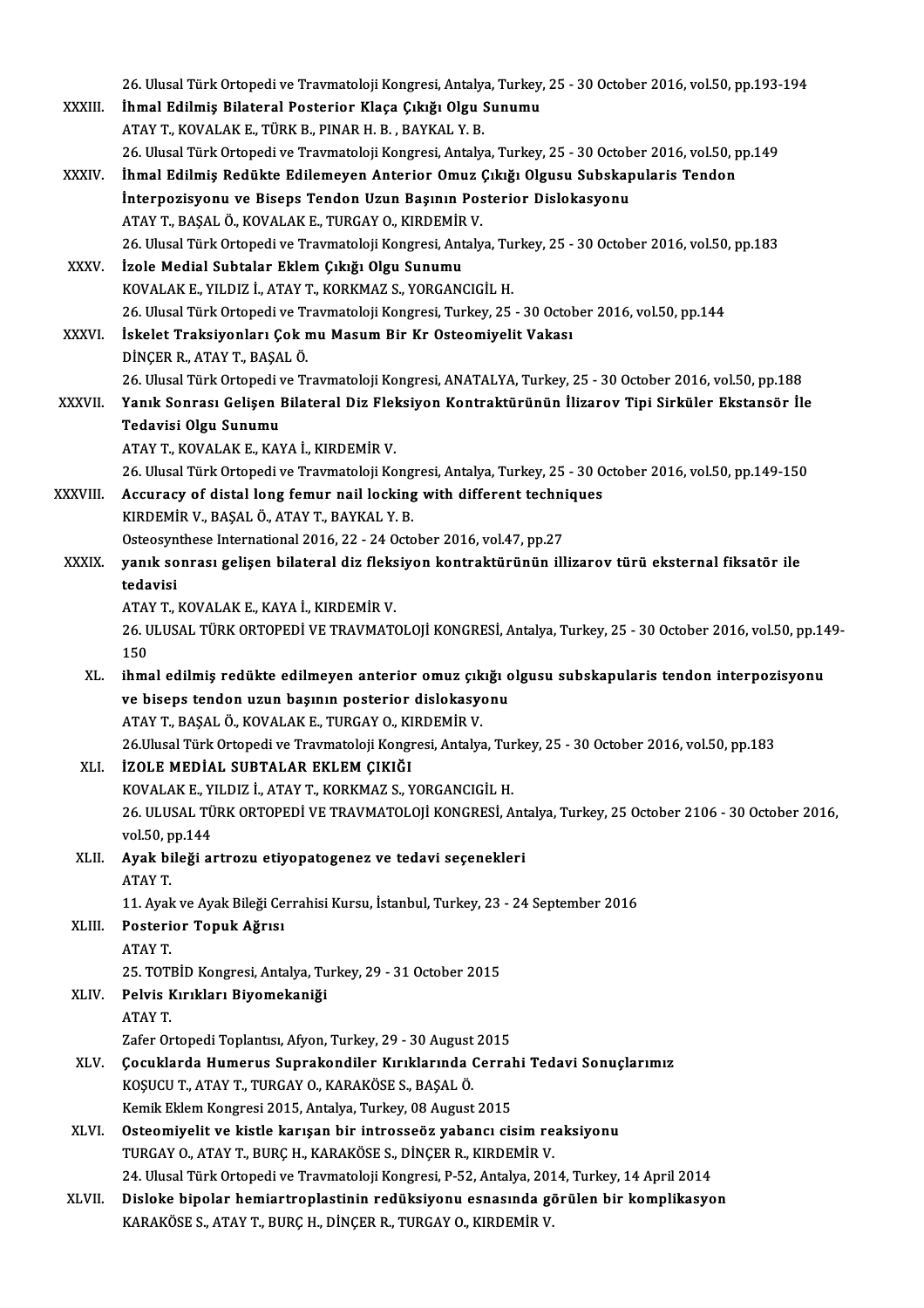- 24. Ulusal Türk Ortopedi ve Travmatoloji Kongresi, P-521, Antalya, 2014, Turkey, 14 April 2014 24. Ulusal Türk Ortopedi ve Travmatoloji Kongresi, P-521, Antalya, 2014, Turkey, 14 April 2014<br>XLVIII. Down sendromlu bir vakada bilateral femur başı epifiz kayması Gözden kaçırılmış bir vaka 24. Ulusal Türk Ortopedi ve Travmatoloji Kongre<br>Down sendromlu bir vakada bilateral femu<br>BAŞAL Ö., ATAY T., BURÇ H., TURGAY O., TÜRK B.<br>24. Ulusal Türk Ortopedi ve Traumatoloji Kongre Down sendromlu bir vakada bilateral femur başı epifiz kayması Gözden kaçırılmış bi<br>BAŞAL Ö., ATAY T., BURÇ H., TURGAY O., TÜRK B.<br>24. Ulusal Türk Ortopedi ve Travmatoloji Kongresi, P-342, Antalya, 2014, Turkey, 14 April 20 BAŞAL Ö., ATAY T., BURÇ H., TURGAY O., TÜRK B.<br>24. Ulusal Türk Ortopedi ve Travmatoloji Kongresi, P-342, Antalya, 2014, Turkey, 14 April 2014<br>XLIX. Kronik böbrek yetmezlikli hastada spontan patellar ve kontrlateral kua 24. Ulusal Türk Ortopedi ve Travmatoloji Kongresi, P-342, Antalya, 2014, Turkey, 14 April 2014<br>Kronik böbrek yetmezlikli hastada spontan patellar ve kontrlateral kuadriceps tende<br>rüptürü<br>DİNÇER R., BAYKAL Y. B. , ATAY T., Kronik böbrek yetmezlikli hastada spontan patellar ve kontrla<br>rüptürü<br>DİNÇER R., BAYKAL Y.B. , ATAY T., BURÇ H., TURGAY O., KARAKÖSE S.<br>24 Ulucal Türk Ortopedi ve Traymatoloji Kongresi B.4 Antalya 2014 24.UlusalTürkOrtopediveTravmatolojiKongresi,P-4,Antalya,2014,Turkey,14April2014 DINÇER R., BAYKAL Y. B. , ATAY T., BURÇ H., TURGAY O., KARAKÖSE S.<br>24. Ulusal Türk Ortopedi ve Travmatoloji Kongresi, P-4, Antalya, 2014, Turko<br>1. Elektrik çarpması sonrası izole parçalı nontravmatik scapula kırığı<br>PAYKAL 24. Ulusal Türk Ortopedi ve Travmatoloji Ko<br><mark>Elektrik çarpması sonrası izole parçalı</mark><br>BAYKAL Y. B. , ATAY T., DİNÇER R., BURÇ H.<br>22. Ulusal Türk Ortopedi ve Travmatoloji Ko Elektrik çarpması sonrası izole parçalı nontravmatik scapula kırığı<br>BAYKAL Y. B., ATAY T., DİNÇER R., BURÇ H.<br>23. Ulusal Türk Ortopedi ve Travmatoloji Kongresi, P598, Antalya, 2013, Turkey, 12 December 2013<br>Treating Anteri BAYKAL Y. B. , ATAY T., DİNÇER R., BURÇ H.<br>23. Ulusal Türk Ortopedi ve Travmatoloji Kongresi, P598, Antalya, 2013, Turkey, 12 December 2013<br>LI. Treating Anterior Cruciate Ligament Lesions with Autologous Hamstring Tend 23. Ulusal Türk Ortopedi ve Travmatoloji F<br>Treating Anterior Cruciate Ligament<br>CL Technique Treatment and Results<br>ATAV T. KIRREMIR V. VORCANCICIL H ATAYT.,KIRDEMİRV.,YORGANCIGİLH. CL Technique Treatment and Results<br>ATAY T., KIRDEMİR V., YORGANCIGİL H.<br>8. International Congress of Chinese Orthopaedic Association, 10 October 2013<br>Sungical Treatment Besults of Adult Femeral Treabentaria Fregtures v. ATAY T., KIRDEMİR V., YORGANCIGİL H.<br>8. International Congress of Chinese Orthopaedic Association, 10 October 2013<br>LII. Surgical Treatment Results of Adult Femoral Trochanteric Fractures with Proksimal Femoral Nail<br>ATA
	- **8. International Congress of Cl<br>Surgical Treatment Results<br>ATAY T., KIRDEMİR V., CAN R.**<br>International Congress of Chir Surgical Treatment Results of Adult Femoral Trochanteric Fractures with Proksimal Femore<br>ATAY T., KIRDEMİR V., CAN R.<br>International Congress of Chinese Orthopaedic Association, No:13173, Pekin, 2013, 10 October 2013<br>Italsa ATAY T., KIRDEMİR V., CAN R.<br>International Congress of Chinese Orthopaedic Association, No:13173, Pekin, 2013, 10 October 2013<br>LIII. kalça kırıklarında mini insizyon ile parsiyel endoprotez uygulamaları
	- International Congress of Chinese Orthopaedic Association<br>Kalça kırıklarında mini insizyon ile parsiyel endopr<br>BURÇ H., ATAY T., BAYKAL Y. B. , KIRDEMİR V., DİNÇER R.<br>22 Hlusel Türk Ortenedi ve Traymateleji Kongresi, P001 kalça kırıklarında mini insizyon ile parsiyel endoprotez uygulamaları<br>BURÇ H., ATAY T., BAYKAL Y. B. , KIRDEMİR V., DİNÇER R.<br>23. Ulusal Türk Ortopedi ve Travmatoloji Kongresi, P001, Antalya, 2013, Turkey, 14 June 2013<br>Ola BURÇ H., ATAY T., BAYKAL Y. B., KIRDEMİR V., DİNÇER R.<br>23. Ulusal Türk Ortopedi ve Travmatoloji Kongresi, P001, A<br>LIV. Olgu Sunumu Bilateral Proksimal Fibula Stres Kırığı<br>PURC H. YORCANCICİL H. BAYKAL Y. B., ATAY T. DEMİRC
	- 23. Ulusal Türk Ortopedi ve Travmatoloji Kongresi, P001, Antal<br>Olgu Sunumu Bilateral Proksimal Fibula Stres Kırığı<br>BURÇ H., YORGANCIGİL H., BAYKAL Y. B. , ATAY T., DEMİRCİ D.<br>Ortopedi ve Traumatoloji İstanbul Bulusması, B. Olgu Sunumu Bilateral Proksimal Fibula Stres Kırığı<br>BURÇ H., YORGANCIGİL H., BAYKAL Y. B. , ATAY T., DEMİRCİ D.<br>Ortopedi ve Travmatoloji İstanbul Buluşması, P-48, İstanbul, 2013., Turkey, 25 May 2013<br>Nadir görülen bir olay BURÇ H., YORGANCIGİL H., BAYKAL Y. B. , ATAY T., DEMİRCİ D.<br>Ortopedi ve Travmatoloji İstanbul Buluşması, P-48, İstanbul, 20<br>LV. Nadir görülen bir olgu Salmonella septik artriti
	- Ortopedi ve Travmatoloji İstanbul Buluşması, P-48, İstanbul<br><mark>Nadir görülen bir olgu Salmonella septik artriti</mark><br>BURÇ H., ATAY T., BAYKAL Y. B. , KIRDEMİR V., ÖZMERİÇ A.<br>Ortopedi ve Travmatoloji İstanbul Buluşması, B.27, İst Ortopedi ve Travmatoloji İstanbul Buluşması, P-27, İstanbul, 2013., Turkey, 30 March 2013<br>Asetabulum kırıklarında orta dönem sonuçlarımız BURÇ H., ATAY T., BAYKAL Y. B., KIRDEMİR V., ÖZMERİÇ A.<br>Ortopedi ve Travmatoloji İstanbul Buluşması, P-27, İstanbul<br>LVI. Asetabulum kırıklarında orta dönem sonuçlarımız
	- BAYKAL Y.B., DİNÇER R., BURÇ H., ATAY T., KIRDEMİR V. Asetabulum kırıklarında orta dönem sonuçlarımız<br>BAYKAL Y. B. , DİNÇER R., BURÇ H., ATAY T., KIRDEMİR V.<br>23. Ulusal Türk Ortopedi ve Travmatoloji Kongresi, P570, Antalya, 2013, Turkey, 23 March 2013<br>Pes ekinovarus bastaları BAYKAL Y. B., DİNÇER R., BURÇ H., ATAY T., KIRDEMİR V.<br>23. Ulusal Türk Ortopedi ve Travmatoloji Kongresi, P570, Antalya, 2013, Turke<br>LVII. Pes ekinovarus hastalarında ponseti yöntemi ile tedavi sonuçlarımız<br>YORCANCICİL H.
	- 23. Ulusal Türk Ortopedi ve Travmatoloji Kongresi, P570, Ar<br>Pes ekinovarus hastalarında ponseti yöntemi ile teda<br>YORGANCIGİL H., OKTAY İ., BURÇ H., BAYKAL Y. B. , ATAY T.<br>22. Ulusal Türk Ortopedi ve Travmatoloji Kongresi, Pes ekinovarus hastalarında ponseti yöntemi ile tedavi sonuçlarımız<br>YORGANCIGİL H., OKTAY İ., BURÇ H., BAYKAL Y. B. , ATAY T.<br>23. Ulusal Türk Ortopedi ve Travmatoloji Kongresi, P433, Antalya, 2013, Turkey, 23 March 2013<br>Na YORGANCIGİL H., OKTAY İ., BURÇ H., BAYKAL<br>23. Ulusal Türk Ortopedi ve Travmatoloji Kon<br>LVIII. Nadir bir olgu Skapular osteokondrom<br>PURC H. DİNCER R. BAYKAL V. B. ATAY T. L
	- BURÇH., DİNÇER R., BAYKAL Y.B., ATAY T., KIRDEMİR V., YORGANCIGİL H. 23. Ulusal Türk Ortopedi ve Travmatoloji Kongresi, P357, Antalya, 2013, Turkey, 23 March 2013 BURÇ H., DİNÇER R., BAYKAL Y. B. , ATAY T., KIRDEMİR V., YORGANCIGİL H.<br>23. Ulusal Türk Ortopedi ve Travmatoloji Kongresi, P357, Antalya, 2013, Turkey, 23 March 2013<br>LIX. Isparta il genelindeki primer diz septik artrit sık
		- DEMİRCİ D., BURÇ H., ATAY T., BAYKAL Y. B., KIRDEMİR V., YORGANCIGİL H. Isparta il genelindeki primer diz septik artrit sıklığının içme suyundaki flor ile olan il<br>DEMİRCİ D., BURÇ H., ATAY T., BAYKAL Y. B. , KIRDEMİR V., YORGANCIGİL H.<br>23. Ulusal Türk Ortopedi ve Travmatoloji Kongresi, P184, A 23. Ulusal Türk Ortopedi ve Travmatoloji Kongresi, P184, Antalya, 2013, Turkey, 23 March 2013<br>LX. H Femur intertrokanterik kırıklarında proksimal femoral çivi uygulamalarımız
		- ATAYT.,BURÇH.,CANR.,BAYKAL Y.B. ,KIRDEMİRV.,YORGANCIGİLH. H Femur intertrokanterik kırıklarında proksimal femoral çivi uygulamalarımız<br>ATAY T., BURÇ H., CAN R., BAYKAL Y. B. , KIRDEMİR V., YORGANCIGİL H.<br>23. Ulusal Türk Ortopedi ve Travmatoloji Kongresi, P569, Antalya, 2013, Turk ATAY T., BURÇ H., CAN R., BAYKAL Y. B. , KIRDEMİR V., YORGANCIGİL H.<br>23. Ulusal Türk Ortopedi ve Travmatoloji Kongresi, P569, Antalya, 2013, Turkey, 23 March 2013<br>LXI. The Intramedullary Nailling of Adult Femoral Shaft

### 23. Ulusal Türk Ortoped<br>The Intramedullary I<br>Disadvantage or not<br>Bure H. ATAV T. KIBDE The Intramedullary Nailling of Adult Femoral Shaft Frac<br>Disadvantage or not<br>Burc H., ATAY T., KIRDEMİR V., BAYKAL Y.B. , YORGANCIGİL H.<br>Annual Congress of the Cerbard Küntseber Sesiaty 14. Besteck Disadvantage or not<br>Burc H., ATAY T., KIRDEMİR V., BAYKAL Y. B. , YORGANCIGİL H.<br>Annual Congress of the Gerhard Küntscher Society, 14, Rostock , Germany, 12 December 2012

Burc H., ATAY T., KIRDEMİR V., BAYKAL Y. B. , YORGANCIGİL H.<br>Annual Congress of the Gerhard Küntscher Society, 14, Rostock , Germany, 12 December 2012<br>LXII. Düşük Ejeksiyon Fraksiyonu Olan Yaşlı Hastada Hipobarik Unila Annual Congress of the Gerhard Küntscher<br>Düşük Ejeksiyon Fraksiyonu Olan Yaşl<br>ALKAYA SOLMAZ F., KIRDEMİR P., ATAY T.<br>Türk Anesteriyeleji ve Beanimesyon Denne Düşük Ejeksiyon Fraksiyonu Olan Yaşlı Hastada Hipobarik Unilateral Spinal Anestezi Olgu Sur<br>ALKAYA SOLMAZ F., KIRDEMİR P., ATAY T.<br>Türk Anesteziyoloji ve Reanimasyon Derneği 46. Ulusal Kongresi., KIBRIS, Turkey, 7 - 11 Nov

ALKAYA SOLMAZ F., KIRDEMİR P., ATAY T.<br>Türk Anesteziyoloji ve Reanimasyon Derneği 46. Ulusal Kongresi., KIBRIS, Turk<br>LXIII. Ludloff Yaklaşımı İle Torakanter Minörden Osteokondrom Eksizyonu<br>PAVKAL V. B., BURC H. ATAY T. Türk Anesteziyoloji ve Reanimasyon Derneği 46. Ulusal Kongres<br>Ludloff Yaklaşımı İle Torakanter Minörden Osteokondro<br>BAYKAL Y. B. , BURÇ H., ATAY T., YORGANCIGİL H., KIRDEMİR V.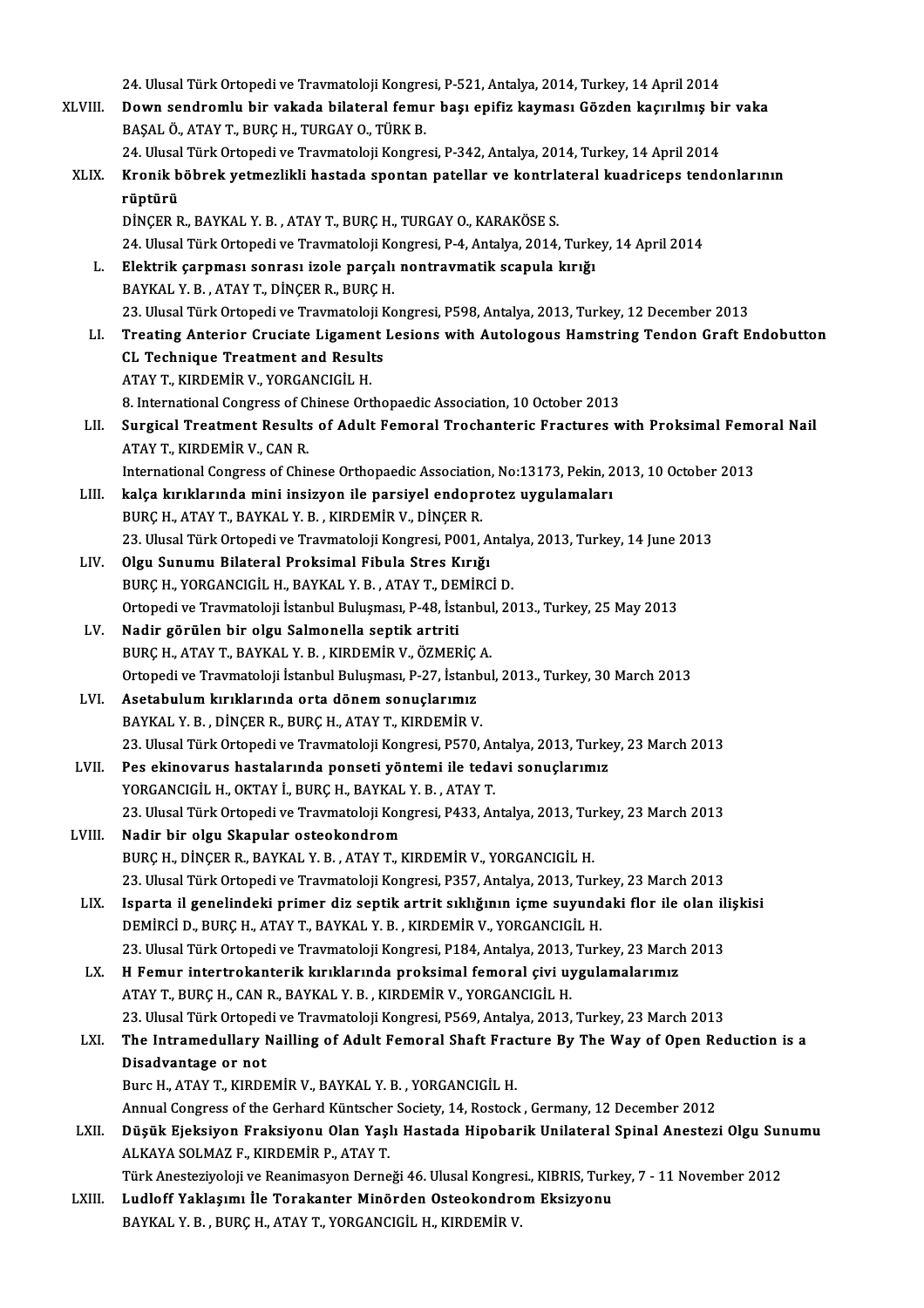|               | Ortopedi ve Travmatoloji İstanbul Buluşması, 160, İstanbul, 2012, Turkey, 10 January 2012                                                   |
|---------------|---------------------------------------------------------------------------------------------------------------------------------------------|
| LXIV.         | Anterolateral Subtalar Çıkık Olgu Sunumu                                                                                                    |
|               | burç h., BAYKAL Y. B., ATAY T., DEMİRCİ D., KIRDEMİR V.                                                                                     |
|               | 22. Ulusal Türk Ortopedi ve Travmatoloji Kongresi, 270, Antalya, 2011, Turkey, 20 November 2011                                             |
| LXV.          | Cep Telefonlarından Yayılan 900 MHz Elektromanyetik Alanlar Kırık İyileşmesi Etkiler mi                                                     |
|               | ASLAN A., AYDOĞAN N. H. , ATAY T., KIRDEMİR V., ÇÖMLEKÇİ S.                                                                                 |
|               | 22. Ulusal Türk Ortopedi ve Travmatoloji Kongresi, 280, Antalya, 2011, Turkey, 20 November 2011                                             |
| LXVI.         | Diagnostic Value of Tc 99m MDP three phase bone and Tc 99 labeled HMPAO white blood cell                                                    |
|               | scintigraphies in musculoskeletal infection                                                                                                 |
|               | ATAY T, BAYKAL Y B<br>Eur J Nucl Med Mol Imaging, 09 September 2009                                                                         |
| LXVII.        | Acil El Yaralanmalarında Deneyimlerimiz 5 Yıllık Verilerin Epidemiyolojik Değerlendirmesi                                                   |
|               | ATAY T.                                                                                                                                     |
|               | 13. Pratisyen Hekimlik Kongresi, Turkey, 11 November 2008                                                                                   |
| LXVIII.       | Diz Osteoartritli Hastalarda Artroskopik Debritman Sonrası İntraartiküler Hyaluronik Asitle Birlikte                                        |
|               | Peroral E Vitamini Uygulamasının Etkinliği Prospektif Randomize Kontrollü Çalışma                                                           |
|               | ATAY T                                                                                                                                      |
|               | 9. Türk Spor Yaralanmarı Artroskopi ve Diz Cerrahisi Kongresi, Turkey, 09 September 2008                                                    |
| LXIX.         | Femur Diafiz Kırıklarında Genişleyebilir İntramedüller Çivi Sonuçlarımız                                                                    |
|               | ATAY T.                                                                                                                                     |
|               | 20. Milli Türk Ortopedi Ve Travmatoloji Kongresi, Turkey, 10 October 2007                                                                   |
| LXX.          | Mobil Telefonlarımızı Kemerlerimizde Taşıyoruz Peki Ya Sonuçları<br>ATAY T.                                                                 |
|               | 20. Milli Türk Ortopedi Ve Travmatoloji Kongresi, Turkey, 10 October 2007                                                                   |
| LXXI.         | Artroskopik Laser Kondroplastinin Eklem Kıkırdağı Üzerine Etkisi                                                                            |
|               | ATAY T.                                                                                                                                     |
|               | 20. Milli Türk Ortopedi Ve Travmatoloji Kongresi, Turkey, 10 October 2007                                                                   |
| LXXII.        | Cep Telefonlarından Yayılan 1800 Mhz Elektromanyetik Alanın Kırık İyileşmesine Etkis                                                        |
|               | ATAY T.                                                                                                                                     |
|               | 20. Milli Türk Ortopedi Ve Travmatoloji Kongresi, Turkey, 10 October 2007                                                                   |
| <b>LXXIII</b> | Uyluk Posteriorunda Dev Ganglion Kisti                                                                                                      |
|               | ATAY T                                                                                                                                      |
|               | 20. Milli Türk Ortopedi Ve Travmatoloji Kongresi, Turkey, 10 October 2007                                                                   |
| <b>LXXIV</b>  | Diz Osteoartritinde Cerrahi Artroskopi Ve İntraartiküler İlaç Uygulamalarının Antioksidan Sistem Ve<br>Lipid Peroksidasyonuna Olan Etkileri |
|               | ATAY T                                                                                                                                      |
|               | 20. Milli Türk Ortopedi Ve Travmatoloji Kongresi, Turkey, 10 October 2007                                                                   |
| <b>LXXV</b>   | Osteopetrozis li İki Olguda Klinik Sonuçlarımız                                                                                             |
|               | ATAY T                                                                                                                                      |
|               | 20. Milli Türk Ortopedi Ve Travmatoloji Kongresi, Turkey, 10 October 2007                                                                   |
| <b>LXXVI</b>  | Büyük Eklem Artroplastilerinde Düşük Mokekül Ağırlıklı Heparin Dalteparin Ve Enoxaparin Ve                                                  |
|               | Standart Heparin Proflaksileri Sonrasında Görülen Derin Ven Trombozu İnsidansı                                                              |
|               | ATAY T                                                                                                                                      |
|               | 20. Milli Türk Ortopedi Ve Travmatoloji Kongresi, Turkey, 10 October 2007                                                                   |
| <b>LXXVII</b> | İlginç Bir Femur Klasik İntramedüller Çivileme Failure Vakası ve Revizyonu Olgu Sunumu                                                      |
|               | ATAY T<br>20. Milli Türk Ortopedi Ve Travmatoloji Kongresi, Turkey, 10 October 2007                                                         |
| LXXVIII.      | Gonartroz Tedavisinde Viskosuplementasyonun Etkinliği                                                                                       |
|               | ATAY T                                                                                                                                      |
|               | 20. Milli Türk Ortopedi Ve Travmatoloji Kongresi, Turkey, 01 August 2007                                                                    |
| <b>LXXIX</b>  | Evde Soğuğa Maruz Kalma ile Oluşan Soğuk Yanığı Frosbite Olgusu                                                                             |
|               |                                                                                                                                             |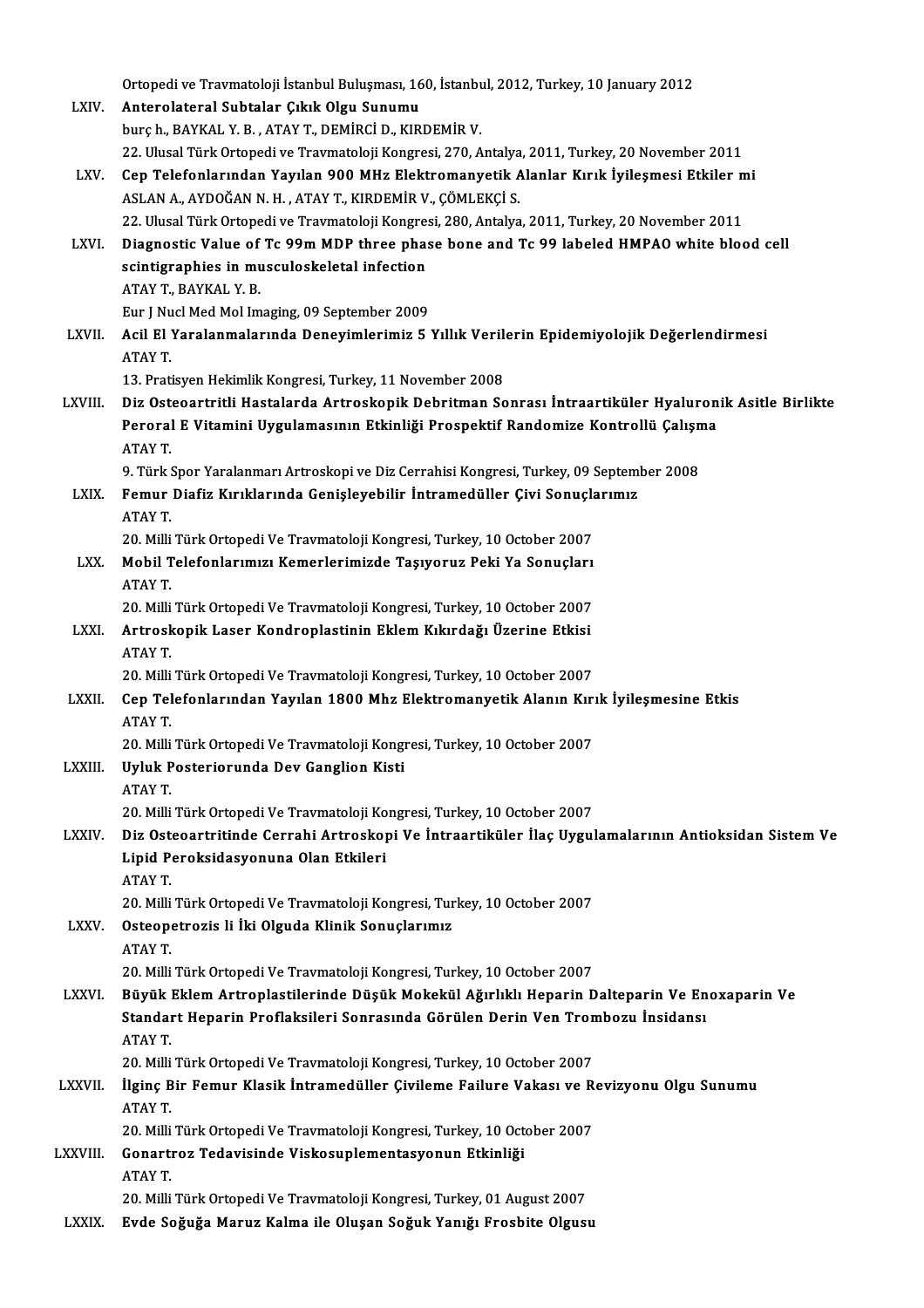|                | TOMRUK Ö., ATAY T., AYDOĞAN N.H.                                                                                              |
|----------------|-------------------------------------------------------------------------------------------------------------------------------|
|                | 1st Eurosian congress on Emergency Medicine, Turkey, 11 July 2008                                                             |
| <b>LXXX</b>    | Majör Alt Ekstremite Cerrahisinde Epidural Levobupivakainin Nöroendokrin Yanıt Üzerine Etkisi                                 |
|                | ATAY T.                                                                                                                       |
|                | Türk Anesteziyoloji ve Reanimasyon Kongresi, Turkey, 07 July 2007                                                             |
| <b>LXXXI</b>   | No Effects of 1800 MHz Electromagnetic Field Emitted From Cellular Phone on Bone Mineral Density                              |
|                | in Rats                                                                                                                       |
|                | <b>ATAY T</b>                                                                                                                 |
|                | 5. Osteoporoz ve Osteoartrit Kongresi, 07 July 2007                                                                           |
| <b>LXXXII</b>  | Successful Treatment Of Pelvic Hydatid Disease Resembling Malignant Bone Tumor With Metastasis                                |
|                | HEYBELİ N., ATAY T.                                                                                                           |
|                | 26 . Annual Meeting of the European Bone and Joint Infection Society, 07 July 2007                                            |
| <b>LXXXIII</b> | Effect of 900 MHz Electromagnetic Field Emitted From Mobile Phone on Bone Mineral Density                                     |
|                | <b>Experimental Rat Study</b><br>ATAY T.                                                                                      |
|                | 5. Osteoporoz ve Osteoartrit Kongresi, 07 July 2007                                                                           |
| <b>LXXXIV.</b> | The Effect of Electromagnetic Field at 900 and 1800 MHz Frequency on Bone Tissue of Rats                                      |
|                | ATAY T.                                                                                                                       |
|                | 4. Osteoporoz ve Osteoartrit Kongresi, Turkey, 06 June 2006                                                                   |
| <b>LXXXV</b>   | The Relationship of Risk Factors with Long Term Mortality in Elderly Patients with Hip Fractures                              |
|                | ATAY T., AYDOĞAN N.H.                                                                                                         |
|                | Europen Hip Society Domestic Meeting, P-039, Hip International, 06 June 2006                                                  |
| <b>LXXXVI.</b> | Birinci Basamakta Ayak Ayak Bileği Yumuşak doku Travmalarına Yaklaşım                                                         |
|                | ATAY T.                                                                                                                       |
|                | 10. Pratisyen hekimlik kongresi, Turkey, 05 May 2005                                                                          |
| <b>LXXXVII</b> | Our Comparing The Reconstructed of ACL Patients With Arthroscopically by Using ATT Allograft and                              |
|                | <b>BTBT</b> Autograft                                                                                                         |
|                | YORGANCIGİL H., ATAY T., Baydar M. l., Aksoy O. G.<br>11. Esska Congress- 4. World Congress on Sports Trauma, 01 January 2004 |
| LXXXVIII.      | Injuries of tae kwon do                                                                                                       |
|                | ATAY T, AKSOY O. G., BAYDAR M. L.                                                                                             |
|                | 11. Esska Congress- 4. World Congress on Sports Trauma, 01 January 2004                                                       |
| <b>LXXXIX</b>  | Unusual Anterior Dislocation Of The Hip Complicated With Symphyseal Diastasis Intermediate Type                               |
|                | HEYBELİ N., ATAY T., AYDOĞAN N.H.                                                                                             |
|                | 6th Congress Of The European Federation Of National Assosiations Of Orthopaedics & Traumatology, 09 October                   |
|                | 2003                                                                                                                          |
| XC.            | Rigid Cast Versus Semi Rigid Functional Treathment For The Inversion Injuries Of The Ankle                                    |
|                | Atrophy Ankle Motion And Patient Satisfaction                                                                                 |
|                | ATAY T., AYDOĞAN N.H., HEYBELİ N.                                                                                             |
|                | 6. Congress Of The European Federation Of National Associations Of Orthopaedics And Traumatology, 09 October<br>2003          |
| XCI.           | Diyabetik Ayakta Syme ve Diz Altı Amputasyon Sonuçlarının Karşılaştırılması                                                   |
|                | ATAY T.                                                                                                                       |
|                | 18. Ulusal Ortopedi ve Travmatoloji Kongresi, Turkey, 03 March 2003                                                           |
| XCII.          | Proksimal Femurun Osteomyelite Bağlı Patolojik Kırıkları                                                                      |
|                | ATAY T, AYDOĞAN N H                                                                                                           |
|                | 18. Ulusal Ortopedi ve Travmatoloji Kongresi, 148, İstanbul, 2003, Turkey, 03 March 2003                                      |
| XCIII.         | Multiple Loose Bodies Of The Elbow In A Poliomyelitic Patient Arthroscopic Removal                                            |
|                | YORGANCIGİL H., ATAY T., AYDOĞAN N.H.                                                                                         |
|                | 6. Türk Spor Yaralanmaları Artroskopi ve Diz Cerrahisi Kongresi, 44, Antalya, 2002, Turkey, 02 February 2002                  |
| XCIV.          | Periartikuler Eozinofilik Granülom Kasık ağrısı ile başvuran bir kız adolesan                                                 |